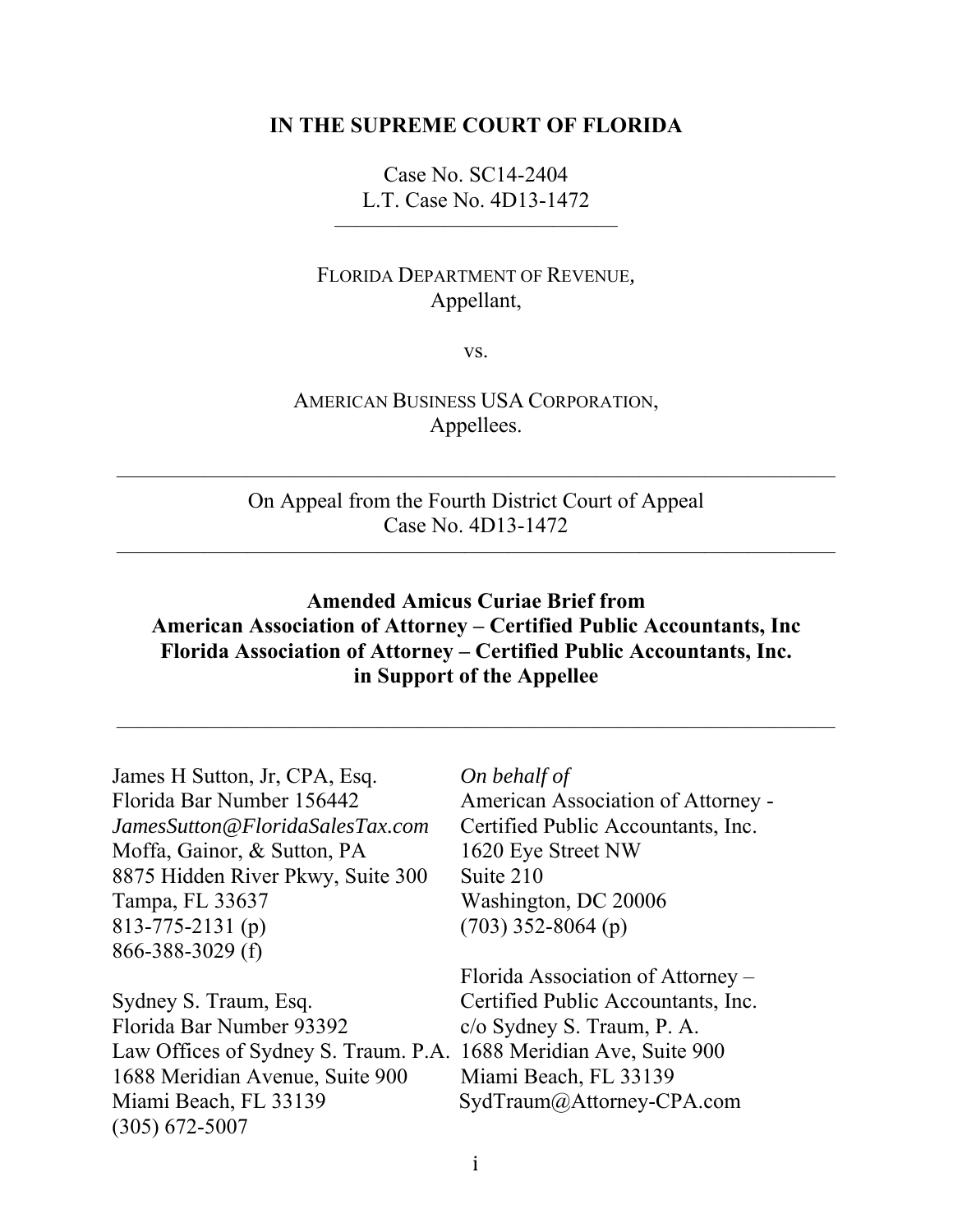## **TABLE OF CONTENTS Page**

- I. INDUSTRY LOBBYING, ON A STATE BY STATE BASIS, TO 3 CHANGE WELL SETTLED CONSTITUTIONAL LAW REGULATING INTERSTATE COMMERCE IS AT THE HEART OF THE DORMANT COMMERCE CLAUSE JURISPRUDENCE
- II. THE APPELLANT IS MISTAKEN IN ITS ASSERTION THAT 5 ORDERING A PRODUCT FROM ONE COMPANY TO BE DELIVERED BY ANOTHER COMPANY IN ANOTHER STATE IS UNIQUE IN TODAY'S WORLD OF INTERNET-ONLY RETAILERS
	- A. THE FLORIST INDUSTRY IS NOT EVEN REMOTELY UNIQUE IN TODAY'S 5 WORLD OF DROP-SHIPMENT COMPANIES AND INTERNET RETAILERS
	- B. AN INTERNET RETAILER WITH NO INVENTORY OF FLOWERS IS NOT A "FLORIST" UNDER FLORIDA LAW
- III. APPELLANT CONFUSES SUBSTANTIAL NEXUS OVER THE TAXPAYER WITH LONG SETTLED JURISPRUDENCE REQUIRING A STATE TO HAVE NEXUS OVER THE TRANSACTION IN SALES TAX (OR SIMILAR TAX) CASES

9

6

IV. FLORIDA'S IMPOSITION OF SALES TAX ON IN-STATE FLORISTS WHEN THE SALE IS ORDERED, FILLED, AND DELIVERED WHOLLY OUTSIDE THE BORDERS OF FLORIDA CREATES A SUBSTANTIAL RISK OF MULTIPLE TAXATION, AS ADMITTED BY APPELLANT 12

 $\frac{1}{11}$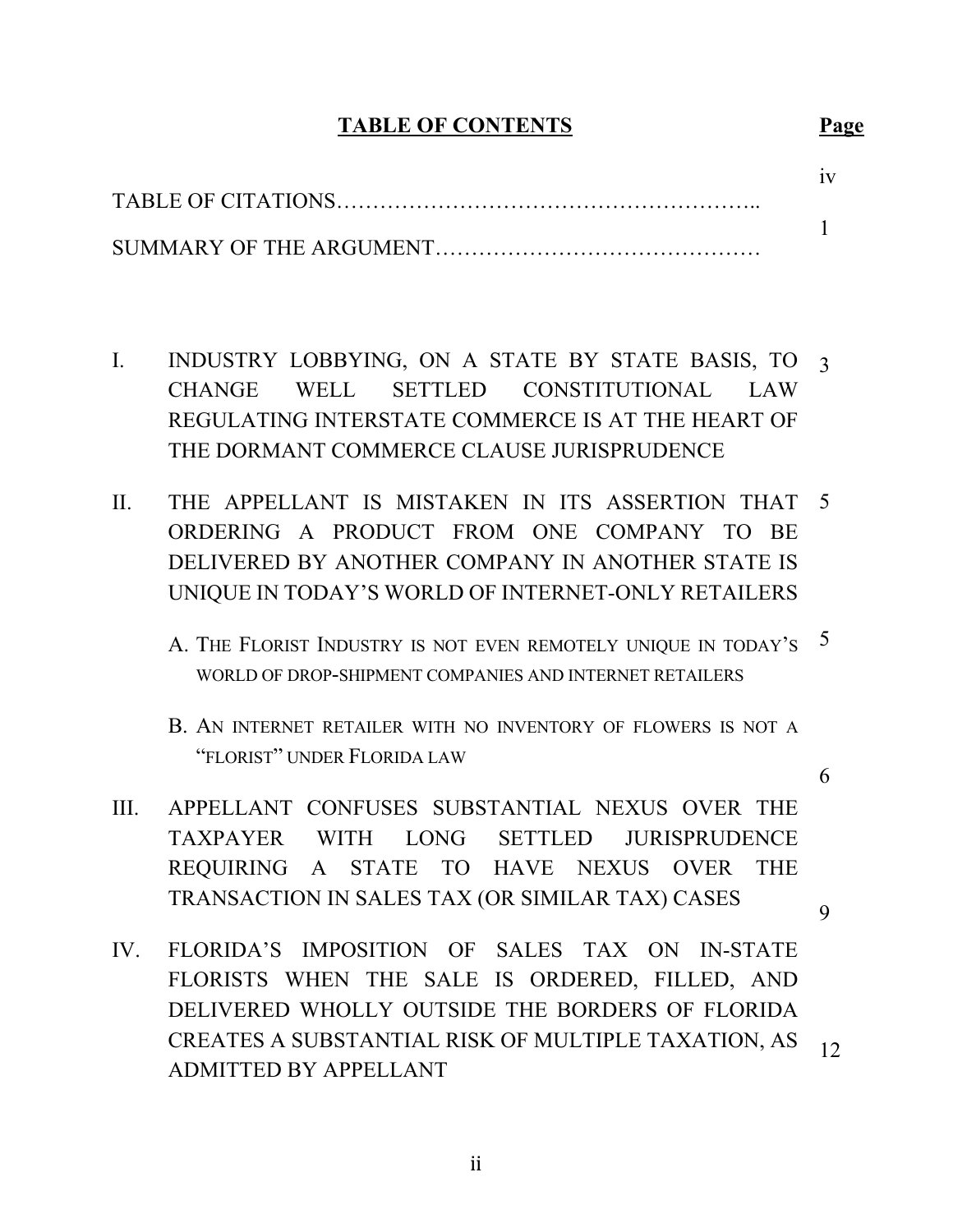|  | 20. |
|--|-----|
|  |     |
|  |     |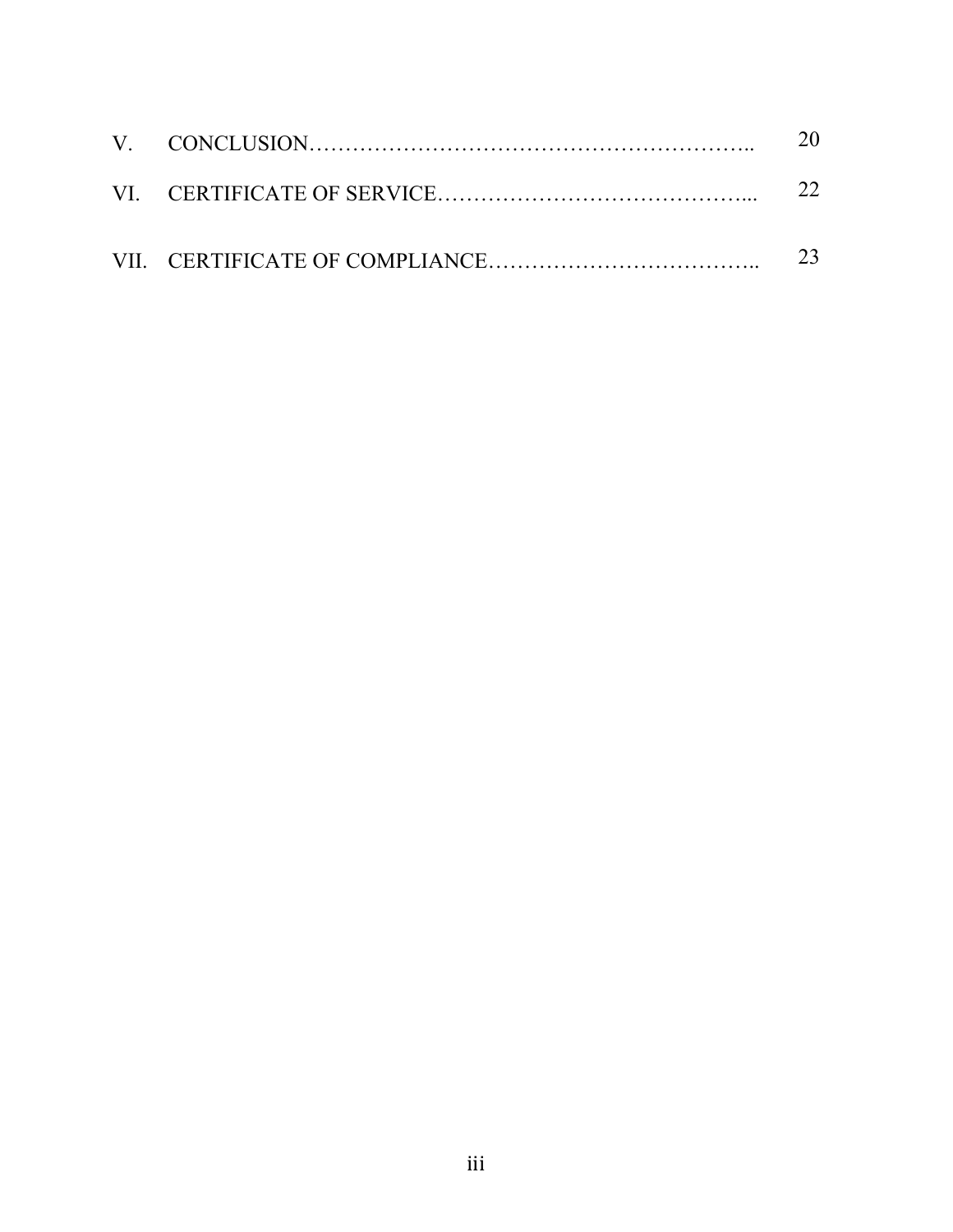# **TABLE OF CITATIONS**

## **Constitutional Provisions**

|--|--|--|--|

## **Cases**

| Alachua County, ET AL v Expedia, Inc., ET AL., Fla. Sp. Ct. Case No. SC-13-838  |
|---------------------------------------------------------------------------------|
|                                                                                 |
| Broward County, Florida v. Orbitz, LLC, ETC., ET. AL., Fla. Sp Ct. Case No.     |
|                                                                                 |
|                                                                                 |
|                                                                                 |
| Container Corp. of Am. v. Franchise Tax Bd., 463 U.S. 159, 169 (1983)13         |
|                                                                                 |
| Direct Marketing Association v Colorado Department of Revenue, 575 U.S. _____.5 |
| International Harvester Co. v. Department of Revenue of Treasury, 322 U.S. 340, |
|                                                                                 |
| Leon County v. Expedia, Inc., ET AL., Fla. Sp. Ct. Case No. SC13-2056           |
|                                                                                 |
|                                                                                 |
| National Bellas Hess, Inc. v. Dep't of Rev. of Ill., 386 U.S. 753 (1967)4       |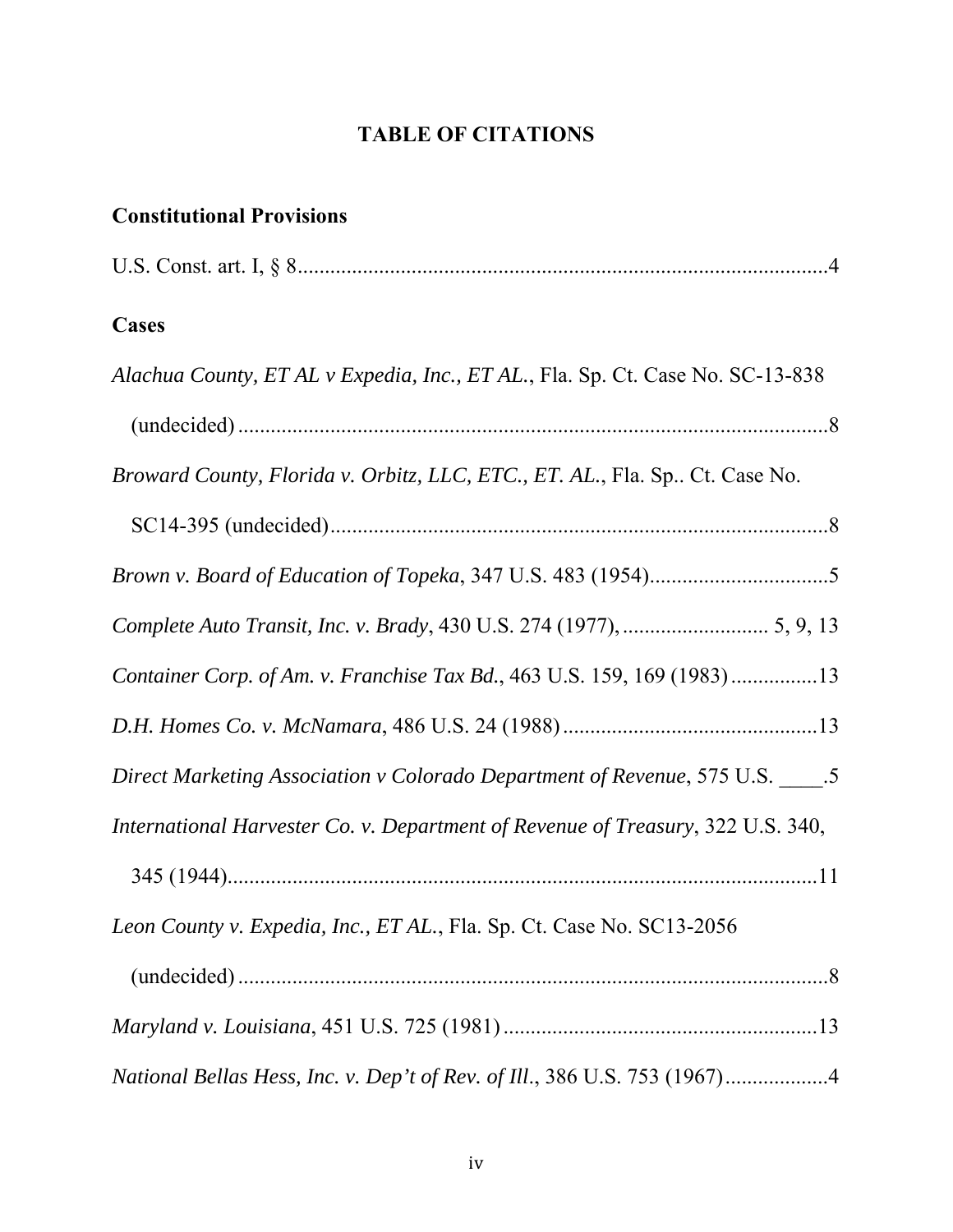| State Tax Commission of Utah v. Pacific States Cast Iron Pipe Co., 372 U.S. 605, |
|----------------------------------------------------------------------------------|
|                                                                                  |
| Wardair Canada Inc. v. Florida Dept. of Revenue, 477 U.S. 1 (1986)13             |

## **Statutes**

| <b>Rules</b>       |  |
|--------------------|--|
|                    |  |
|                    |  |
| <b>Regulations</b> |  |
|                    |  |
|                    |  |
|                    |  |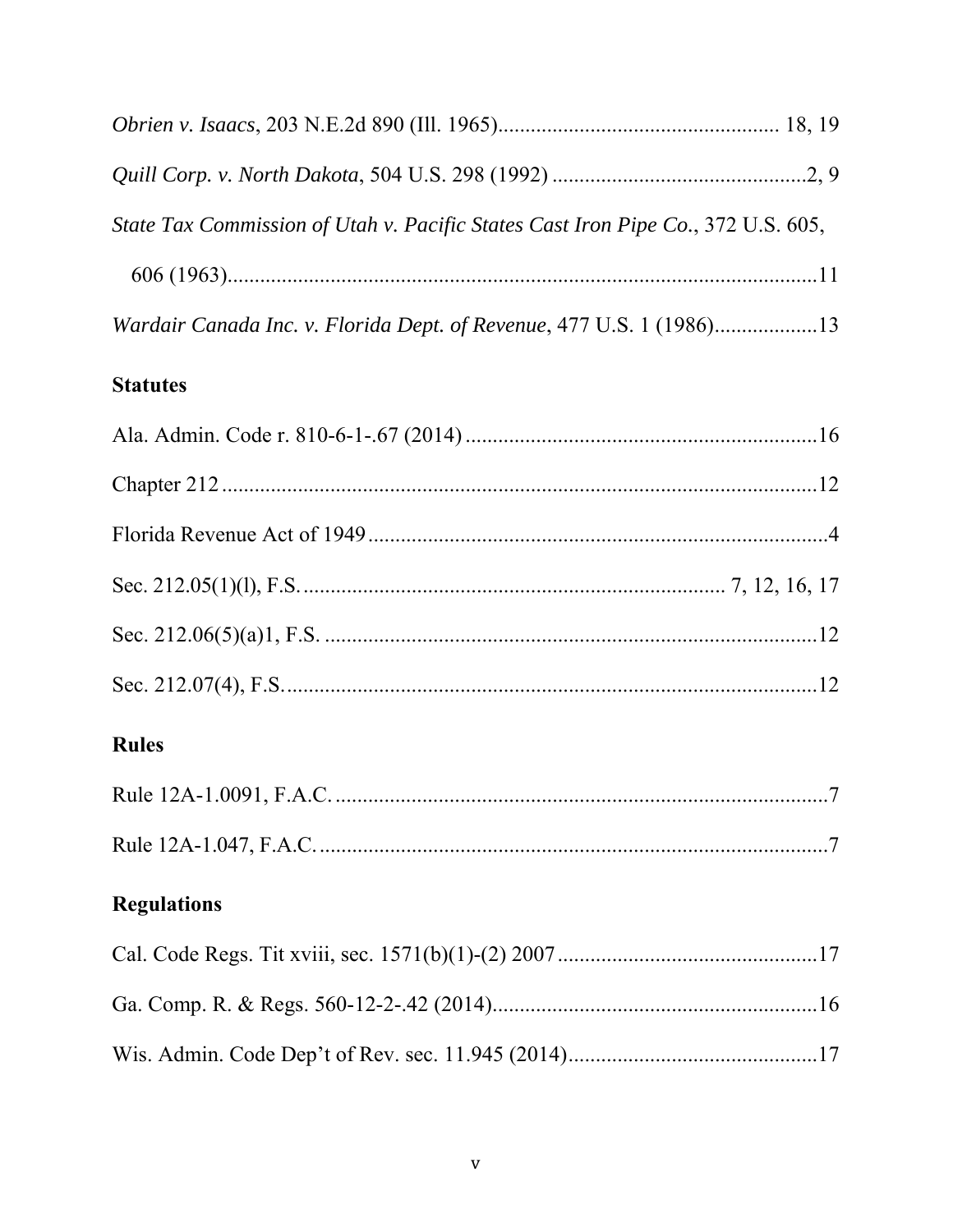## **Other Authorities**

| <i>History and Economic Impact</i> [of Sales Tax], March 13, 2002, by William F. Fox,        |  |
|----------------------------------------------------------------------------------------------|--|
| Professor of Economics, University of Tennessee, 71 Fordham L. Rev. 149                      |  |
|                                                                                              |  |
| State and Local Taxation, West Publications, 9 <sup>th</sup> Edition, by Hellerstein, Stark, |  |
|                                                                                              |  |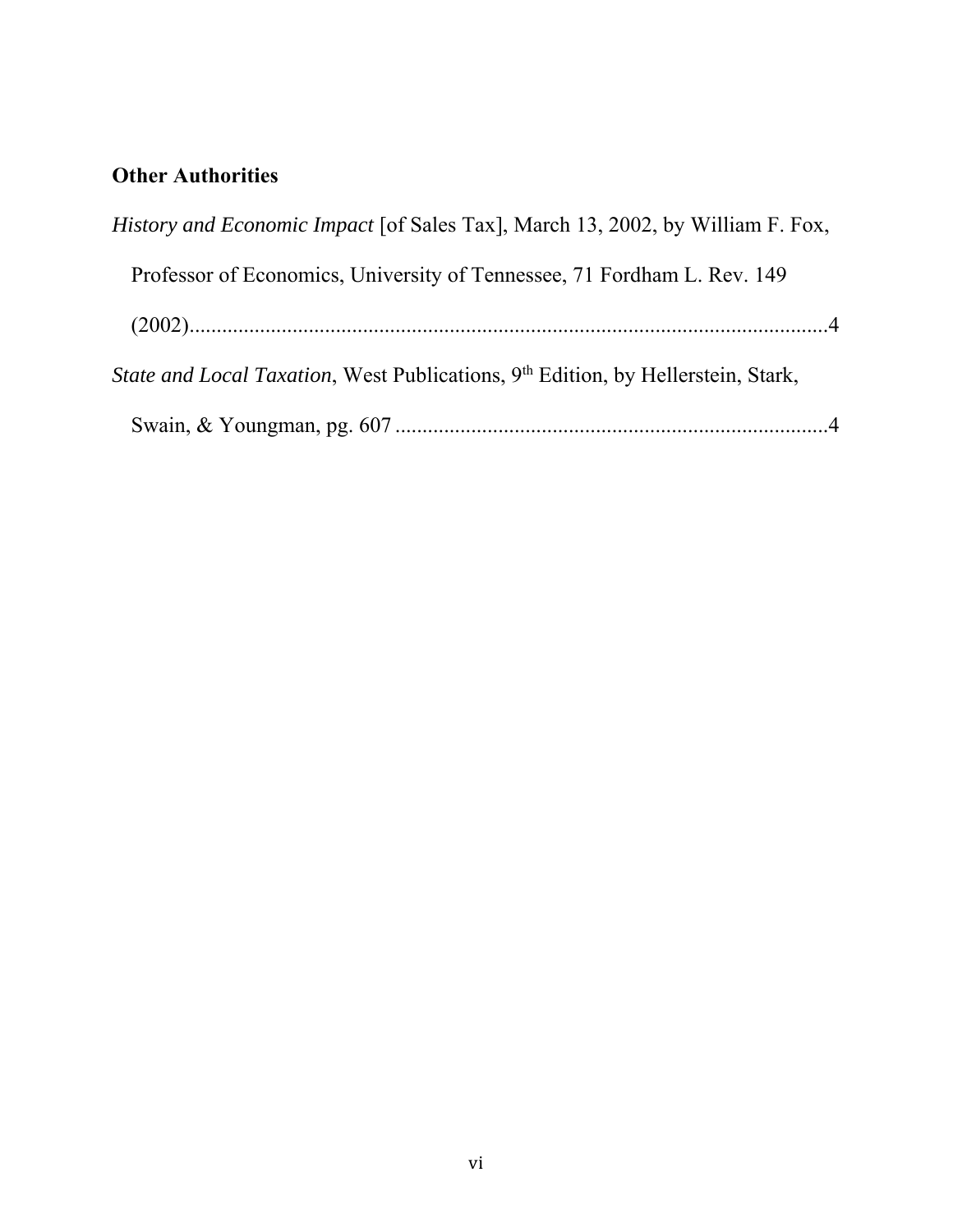#### **SUMMARY OF THE ARGUMENT**

 Florida's law regulating the taxation of florists violates existing dormant commerce clause jurisprudence. *See*, *Goldberg v. Sweet*, 488 U.S. 252 (1989). The business model used by the industry, allowing a customer to order flowers in one store to be prepared and delivered by another florist, was truly amazing when it blossomed over 100 years ago, 20 years before any state imposed a sales tax.

When state sales taxes where were first enacted during the 1930's, the florist industry realized that their business model had a problem: who should be liable for the sales tax and to which state? The florist industry lobbied state legislatures to force flowers to be taxed only by the state where the order is placed. Starting in the 1930's, the industry was successful in only 36 states and the District of Columbia, as admitted by the Appellant. What the florist industry did not realize at the time is that they should have lobbied the US Congress, who has the power to regulate interstate commerce. Any attempts for states to do so are limited by now welldeveloped dormant commerce clause precedents. The fact that the industry was partially successful in accomplishing at the state level what should have been done at the federal level does not make such state laws any less unconstitutional.

 Appellant's assertion that the business model used by the florist industry is unique is unfounded in today's world. While, the florist wire service business model was ingenious and new in the early 1900's, the concept of a customer ordering a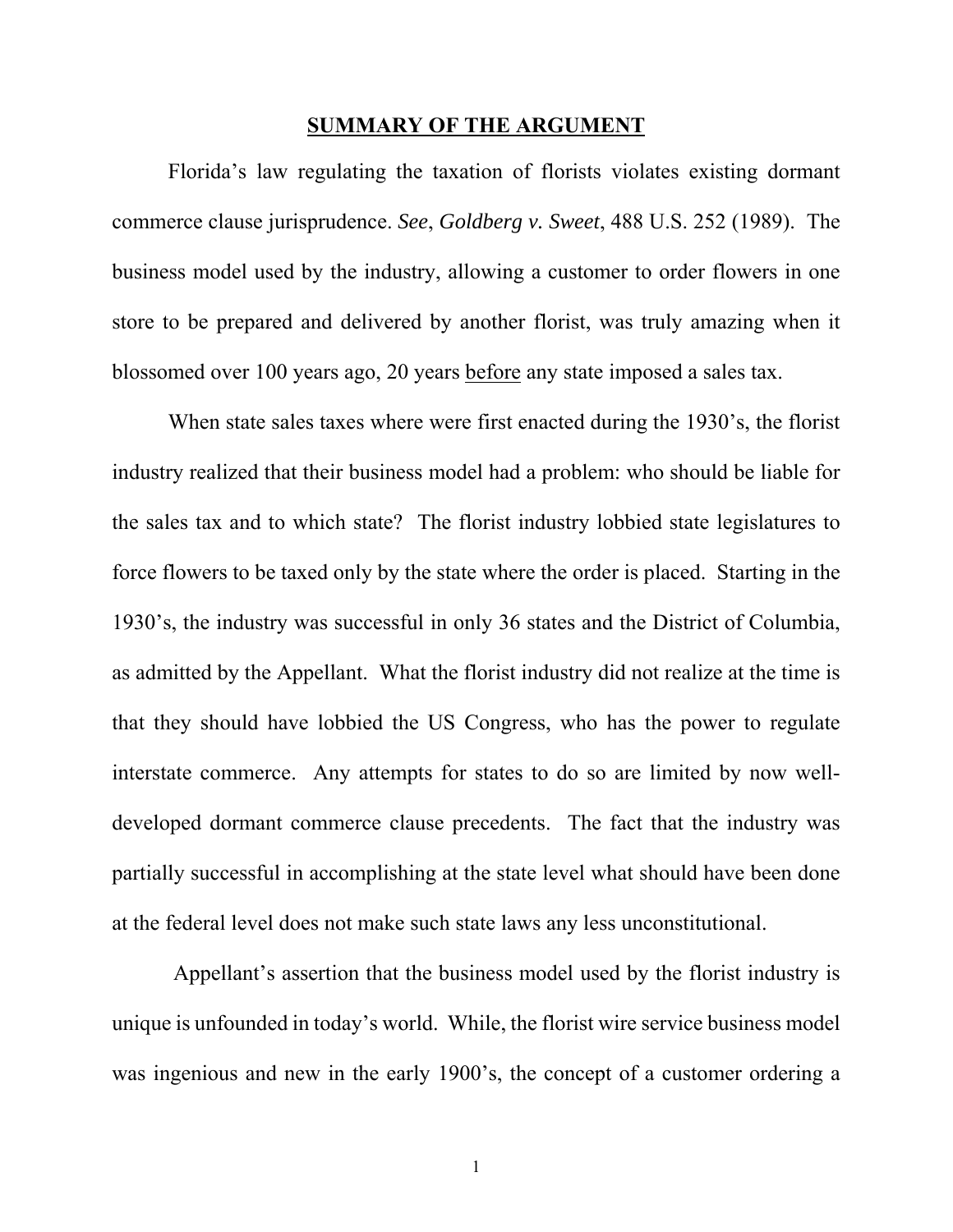product from one location to be fulfilled and delivered by another company at another location is commonplace today. Drop shipment businesses and internet only retailers number in the tens of thousands. This business model is a very large part of both Amazon and E-bay sales, totaling billions of dollars each year for just these two companies. Appellant's assertion that the flower industry is unique so as to allow states more dormant commerce clause latitude is without merit.

Because, the Appellee's business model is so similar to thousands of other internet retailers initiating sales online with absolutely no inventory, it may be that Appellee is not a florist under Florida law. If this court holds that Appellee is not a florist, then the issue of whether Florida's statute violates the commerce clause would be moot with respect to Appellee.

Appellant erroneously mistakes cases discussing whether a state has nexus over a taxpayer with those cases discussing nexus over particular transactions. Cases such as *Quill Corp. v. North Dakota*, 504 U.S. 298 (1992) review the facts to determine whether an out of state taxpayer has enough "substantial nexus" to constitutionally allow the state jurisdiction over the out of state taxpayer. However, the instant case turns on the other type of "nexus" cases, $<sup>1</sup>$  which involve the analysis</sup> of whether particular transactions have enough connection with the state to be taxed

<sup>1</sup> *See*, The Meaning of Fair Apportionment and the Prohibition on Extraterritorial State Taxation, Bradly W. Joondepth, 71 Fordham L. Rev. 149 (2002)( Available at: http://ir.lawnet.fordham.edu/flr/vol71/iss1/3)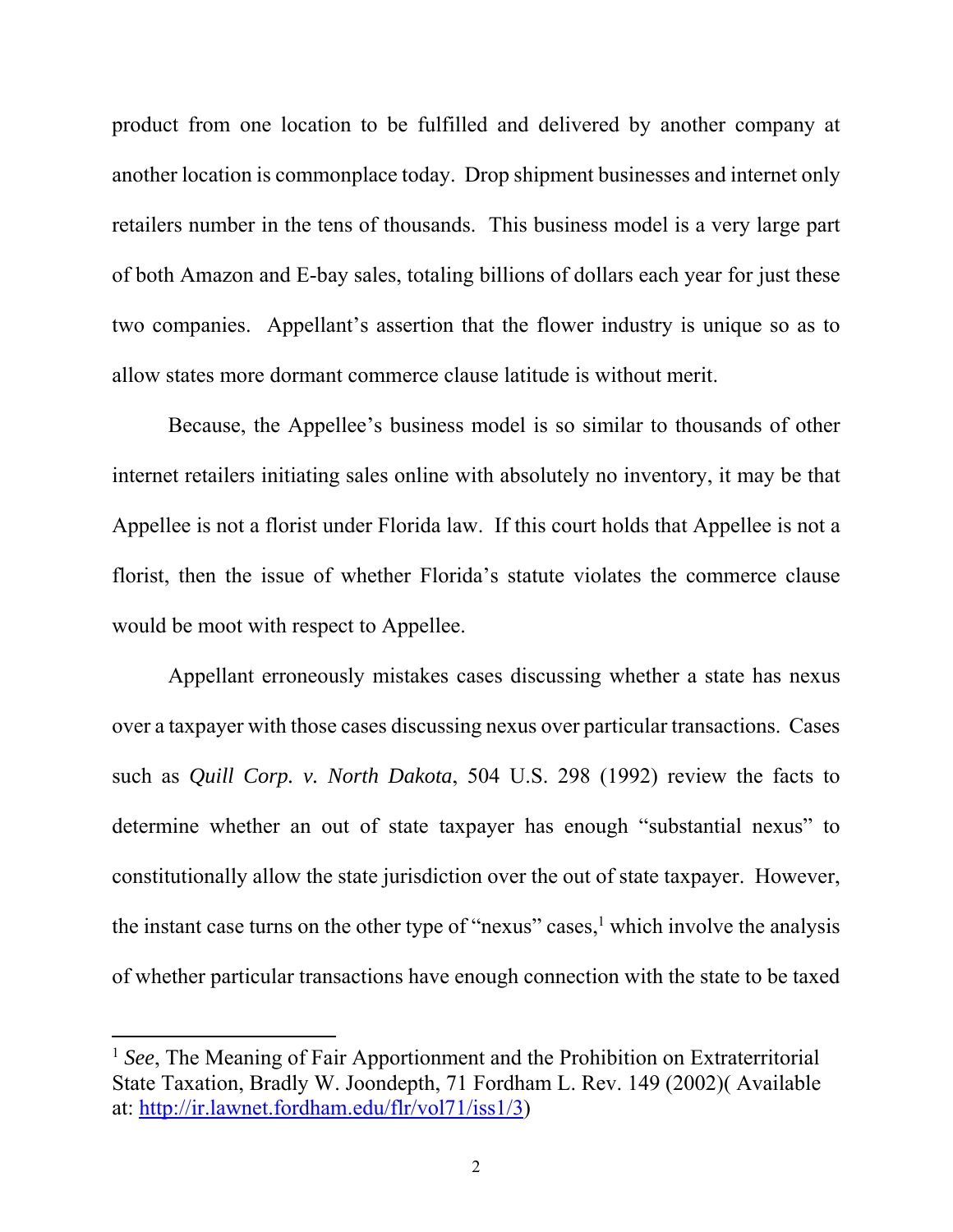in full without violating notions of justice and fair play. In the instant case, the transactions were consummated completely outside of Florida and thus are beyond the reach of Florida's taxing jurisdiction.

Florida's special sourcing statute for florists is unconstitutional because the tax is not fairly apportioned to the state with jurisdiction to tax the flower sales relevant to this case. It fails both the internal and external consistency tests, violating all notions of justice and fair play in interstate commerce taxation.

## **I. INDUSTRY LOBBYING, ON A STATE BY STATE BASIS, TO CHANGE WELL SETTLED CONSTITUTIONAL LAW REGULATING INTERSTATE COMMERCE IS AT THE HEART OF THE DORMANT COMMERCE CLAUSE JURISPRUDENCE**

The "Floral Wire Service" industry ("FWS") blossomed in the early 1900's with the prevalence of the telegraph and telephone.<sup>2</sup> When there were still more horses on the roads than automobiles, the FWS allowed customers to walk into a participating florist's store and place an order for flowers to be delivered anywhere in the world by a second florist, an amazing feat of capitalistic ingenuity.

When industry started, no one questioned the sales tax on the sale of flowers because the first state sales tax was not enacted until the early 1930's, more than 20 years after the FWS industry started.<sup>3</sup> As sales tax was deemed an effective revenue

 <sup>2</sup> Source: http://en.wikipedia.org/wiki/Florists' Transworld Delivery (providing a full history of the Florists' Transworld Delivery (FTD Companies, Inc))

<sup>&</sup>lt;sup>3</sup> There is some debate whether the first, broad based state "sales tax" was initiated by Kentucky in 1930 or Mississippi in 1932 (See. *State and Local Taxation*, West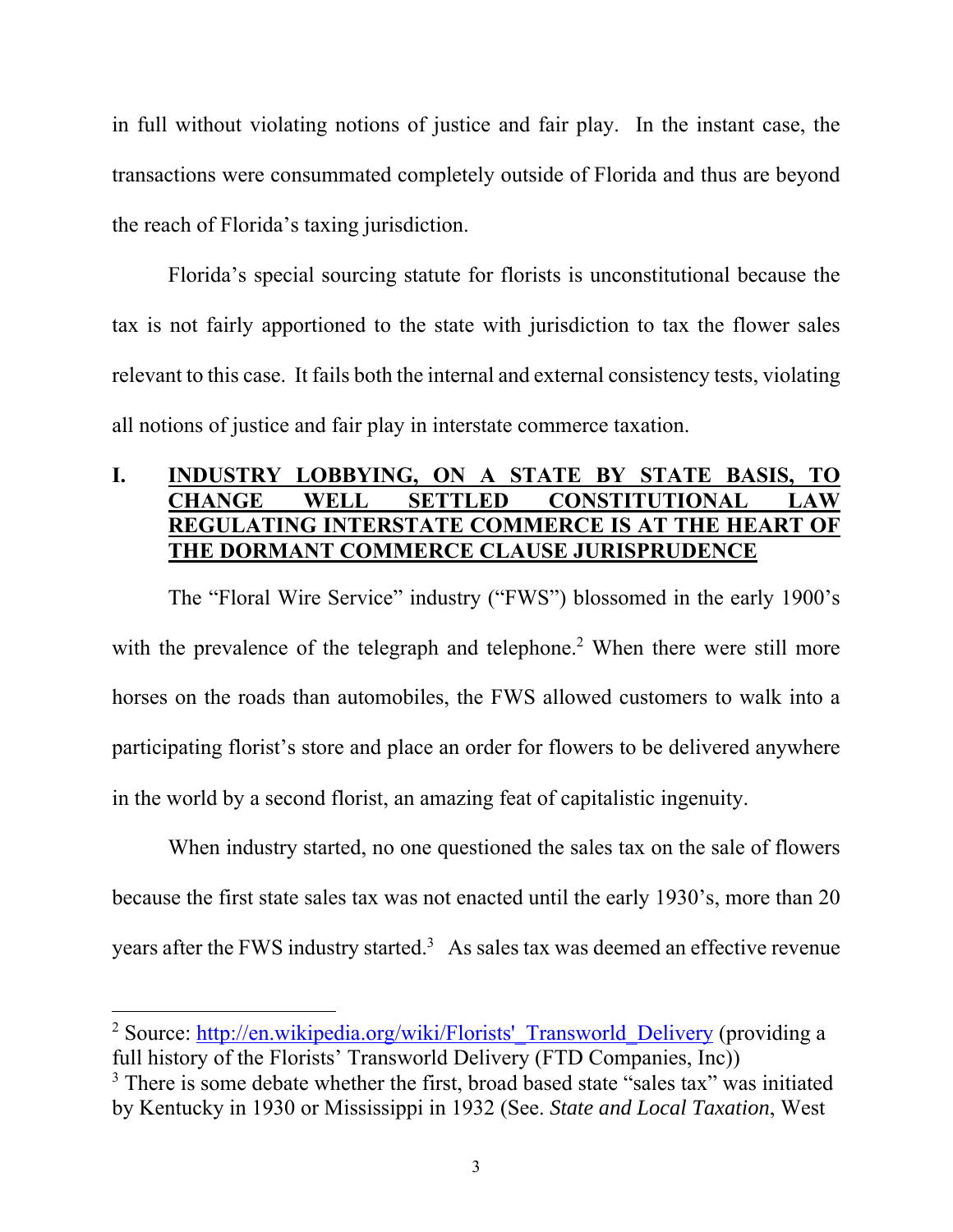source during the Great Depression, it was adopted by 24 states as of 1940 and another eleven states before 1960 (including Florida in 1949).<sup>4,5</sup> During the infancy of our commerce clause jurisprudence, the FWS industry tried to address the sales tax questions face by the industry. Lobbying state by state, the industry convinced 36 state legislatures<sup>6</sup> that they had the power to regulate the interstate commerce by taxing not only sales of flowers within the state's borders, but also sales of flowers anywhere in the world, if the original order was taken by an in-state florist store.7

However, by 1959 there were over 300 judicial opinions expanding and restricting the states' rights under the "dormant commerce clause."<sup>8</sup> Well after the FWS industry began lobbying states to enact laws regulating the interstate taxation of the florist industry, it became clear that regulating interstate commerce is practically in the sole purview of the US Congress. Courts often judicially forbade

Publications, 9<sup>th</sup> Edition, by Hellerstein, Stark, Swain, & Youngman, pg. 607; compared to *History and Economic Impact* [of Sales Tax], March 13, 2002, by William F. Fox, Professor of Economics, University of Tennessee).

<sup>4</sup> *Id*, Fox, page 1

<sup>5</sup> *See*, Florida Revenue Act of 1949.

<sup>6</sup> *See*, Initial Brief of Appellant filed in this case, page 11, in which the Appellant admits only 36 out of the 45 states with a sales tax have enacted similar laws.

<sup>7</sup> The Amici refers to all Florists as "Florist Stores" because at the time these laws were put into place, there was no such thing as the Internet or even a "florist" that never actually handled flowers. In fact, there is no statute in Florida Chapter 212 or Florida Administrative Code 12A-1 that defines a "Florist."

<sup>8</sup> *See, National Bellas Hess, Inc. v. Dep't of Rev. of Ill*., 386 U.S. 753 (1967) interpreting U.S. Const. art. I, § 8 commonly referred to as the "Dormant Commerce Clause."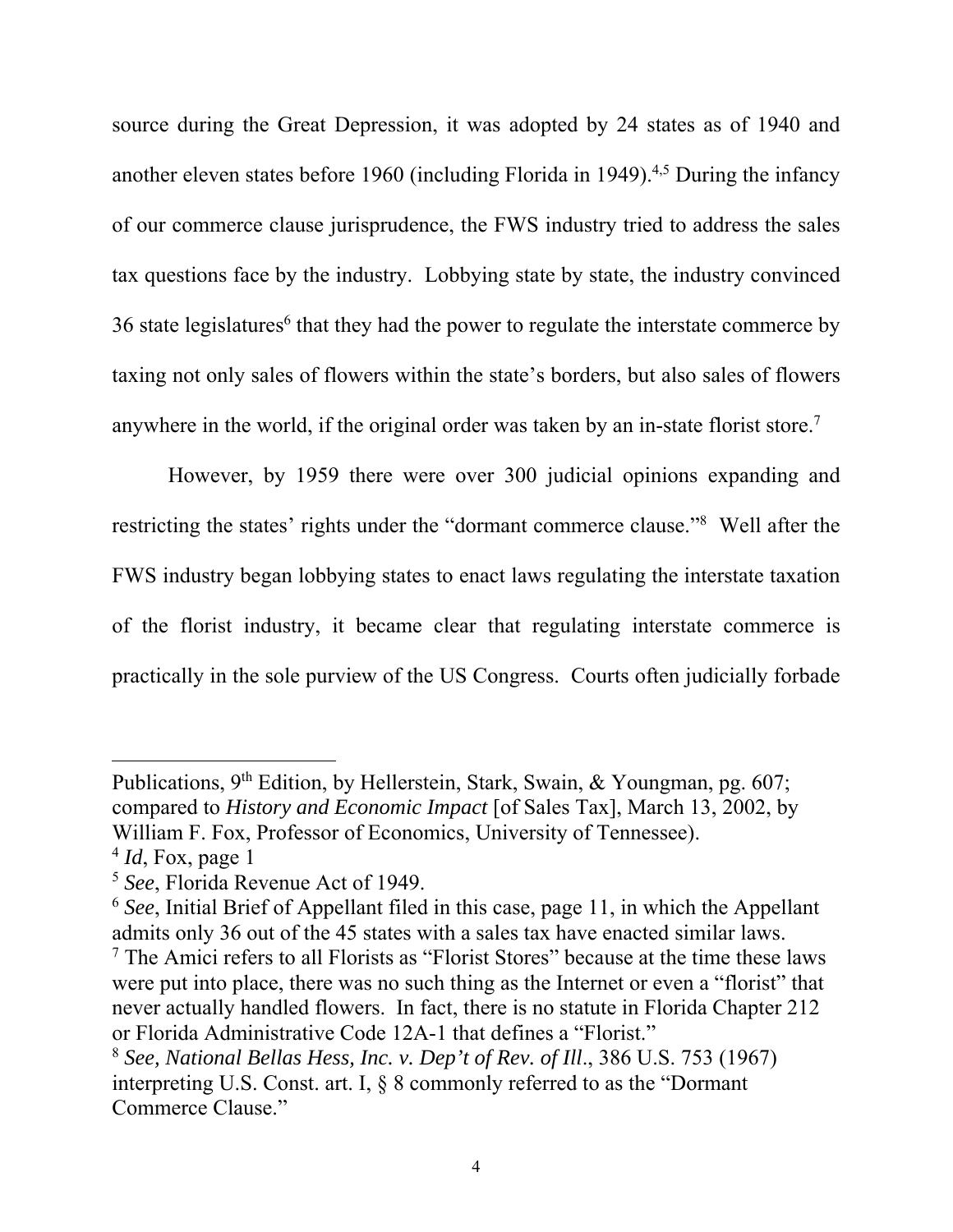states from regulating interstate commerce, inviting Congress to act.<sup>9</sup> No matter how much a state attempted to simplify matters or what the commerce clause jurisprudence was when the state law was enacted,<sup>10</sup> regulation of interstate commerce is at the very heart of current dormant commerce clause jurisprudence.<sup>11</sup>

## **II. THE APPELLANT IS MISTAKEN IN ITS ASSERTION THAT ORDERING A PRODUCT FROM ONE COMPANY TO BE DELIVERED BY ANOTHER COMPANY IN ANOTHER STATE IS UNIQUE IN TODAY'S WORLD OF INTERNET-ONLY RETAILERS**

#### **A. THE FLORIST INDUSTRY IS NOT UNIQUE IN TODAY'S WORLD OF DROP-**

#### **SHIPMENT COMPANIES AND INTERNET RETAILERS**

The Florida Department of Revenue asserts in its Initial Brief, pgs.7-9, that the

 <sup>9</sup> *See, e.g., Quill Corp., v. North Dakota*, 504 U.S. 298 (1992), *see also, Complete Auto Transit, Inv. V. Brady*, 430 U.S. 274 (1977); *National Bellas Hess, Inc. v. Dep't of Rev. of Ill*., 386 U.S. 753 (1967)

<sup>10</sup> *See, e.g.*, *Brown v. Board of Education of Topeka*, 347 U.S. 483 (1954) overturning *Plessy v. Ferguson*, 163 U.S. 537 (1896) (a prime example of how it may take a long time for the courts to see the unconstitutional error in the minds of state legislatures, but it is our judicial system's duty to continue such review). <sup>11</sup> *See, e.g., Direct Marketing Association v Colorado Department of Revenue*, 575 U.S.  $\qquad \qquad$ , (US Sp Ct, March 3, 2015) (remanded to the 10<sup>th</sup> Cir. Ct. Ap.) (In an effort to effectively impose use taxes on its own residents, Colorado created a law requiring out of state vendors selling into Colorado to merely tell Colorado customers that they had a use tax obligations and, at the end of the year, provide the customer and the state a type of 1099 report showing how much would be subject to use tax. A large multistate marketing company challenged the Colorado law in federal court, which was found at the trial level to be a burden on interstate commerce under our dormant clause jurisprudence. The question is now before the 10<sup>th</sup> Circuit to decide and may very well end up before the Supreme Court again).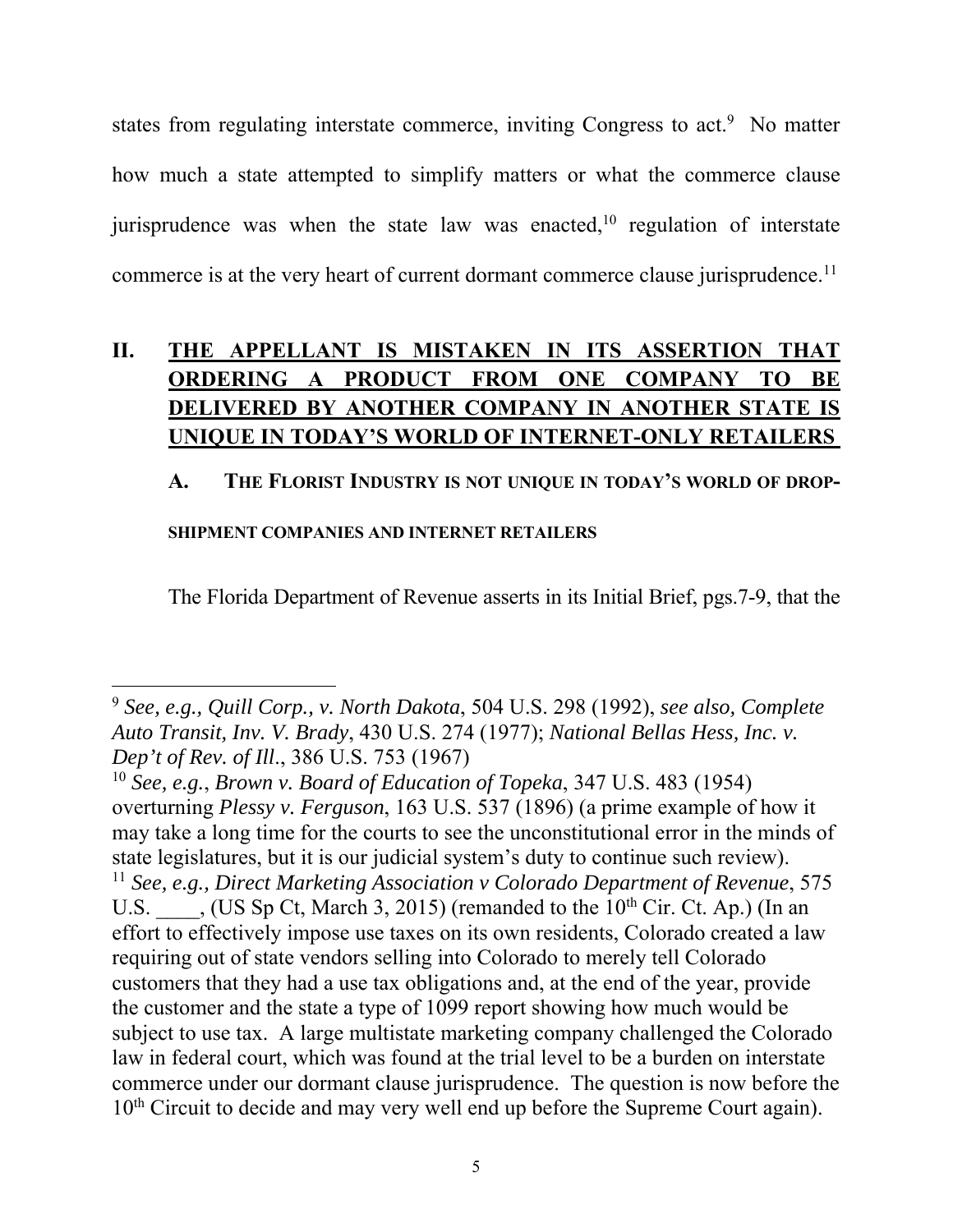FWS industry is a completely unique industry that requires special treatment so that dormant commerce clause limitations do not apply. Admittedly, in the early 1900's, the concept of establishing a way of purchasing something from one business to have it almost immediately relayed to a completely different business in another location was not only unique, it was amazing. However, technology has changed greatly since the early 1900's. Now, literally thousands of businesses allow you to order a product from one company to be fulfilled and delivered to the customer by another company. The concept of "drop-shipments" is based on this business model, is found throughout the world, and there are well developed sale tax/use tax laws handling taxation of drop shipments.

In the last 15 years, the concept of purely internet based retailers has also become common place, with e-retailers having no inventory of their own. In fact, the Appellee is a pure internet based retailer with no flower inventory.<sup>12</sup> Thus, there is nothing unique today about the Florist industry or the Appellee that would justify special sourcing laws on a florist's business.

# **B. AN INTERNET RETAILER WITH NO INVENTORY OF FLOWERS IS NOT A "FLORIST" UNDER FLORIDA LAW**

There is no definition of what constitutes a "florist" under Florida's Florist law.

<sup>12</sup> *See*, the record on appeal for this case, R:1:58.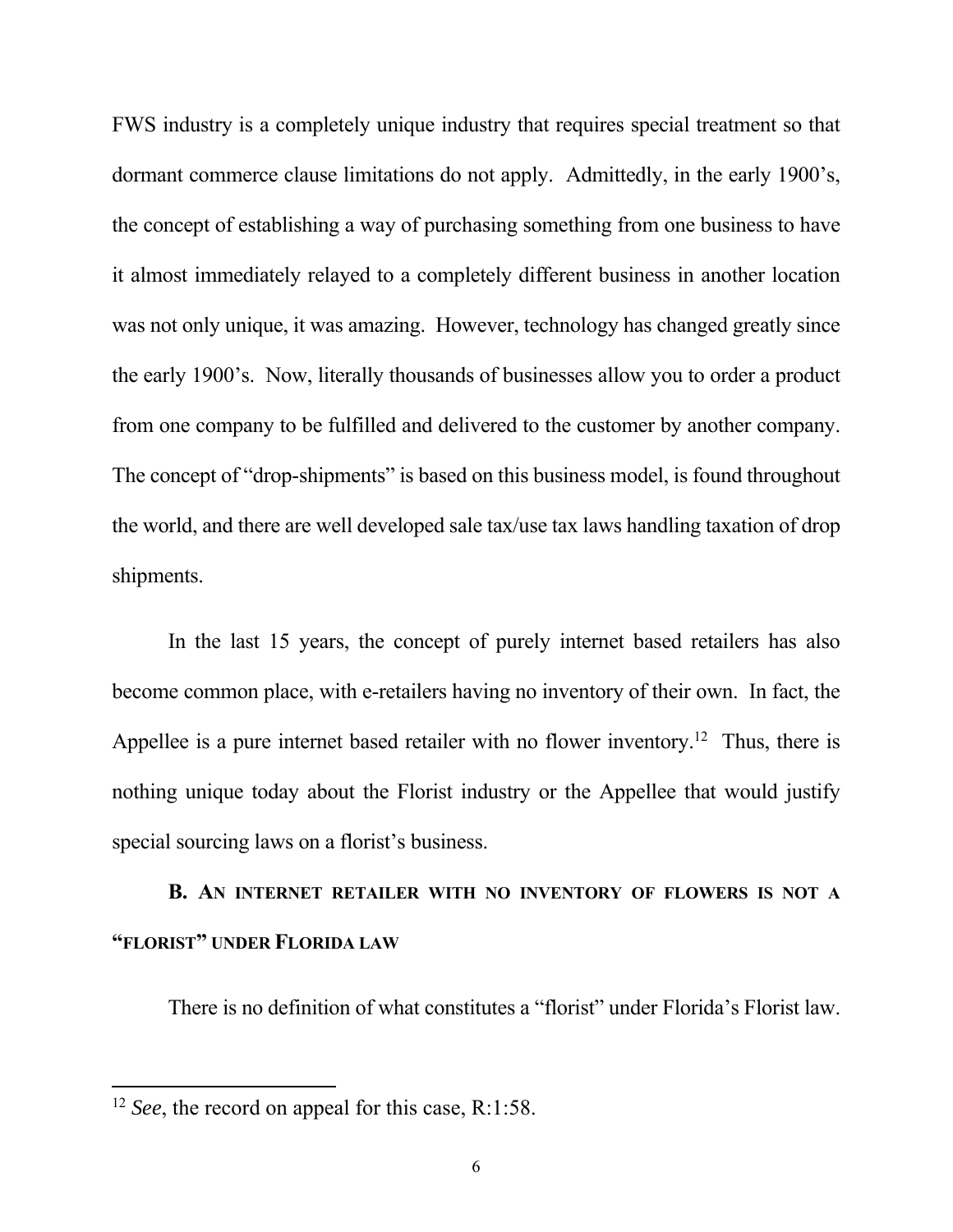Both sec. 212.05(1)(l), F.S., and Rule 12A-1.047, F.A.C., simply refer to "florist" as a retailer of tangible personal property taxable in the state, with no specific definition. Because Appellee never actually has an inventory of flowers, the Amici herein questions whether Appellee is actually a florist under Florida law. Reviewing the record on appeal, one of the first arguments the Appellee made is that the Appellee is not a florist.13 Florida has been known to use the North American Industry Classification System, (NAICS) to define industries.<sup>14</sup> As with most industries, the NAICS has a very clear definition for a "florist" under code 453110:<sup>15</sup>

"This industry comprises establishments known as florists primarily engaged in retailing cut flowers, floral arrangements, and potted plants purchased from others. These establishments usually prepare the arrangements they sell."

However, the description for NAICS code number 453110 goes on to provide that "Retailing flowers via electronic home shipping, mail-order, or direct sale—are classified in Subsection 454, nonstore retailers." In other words, the NAICS classifies someone that sells flowers without a store as something other than a "florist." Thus,

<sup>13</sup> *See*, Appellee's response to interrogatories, R1:40 (question 15(1) in which the Appellee clearly declares "AMERICAN BUSINESS CORPORATION, USA IS NOT A FLORIST AS WE DO NOT ENGAGE IN THE BUSINESS OF SELLING 'TANGIBLE PROPERTY" NOR DO WE HAVE ANY KIND OF INVENTORY. WE ARE ALSO NOT A BRICK AND MORTAR BUSINESS. OUR BUSINESS IS TO PROVIDE AN ONLINE SERVICE TO FLORIST/FLOWER PROVIDER …"

<sup>14</sup> *See, e.g.*, Rule 12A-1.0091, F.A.C., refer to NAICS code number 561720 to define what is a taxable "nonresidential cleaning services."

<sup>15</sup> To look up any NAICS code by key words, go to http://www.naics.com/search/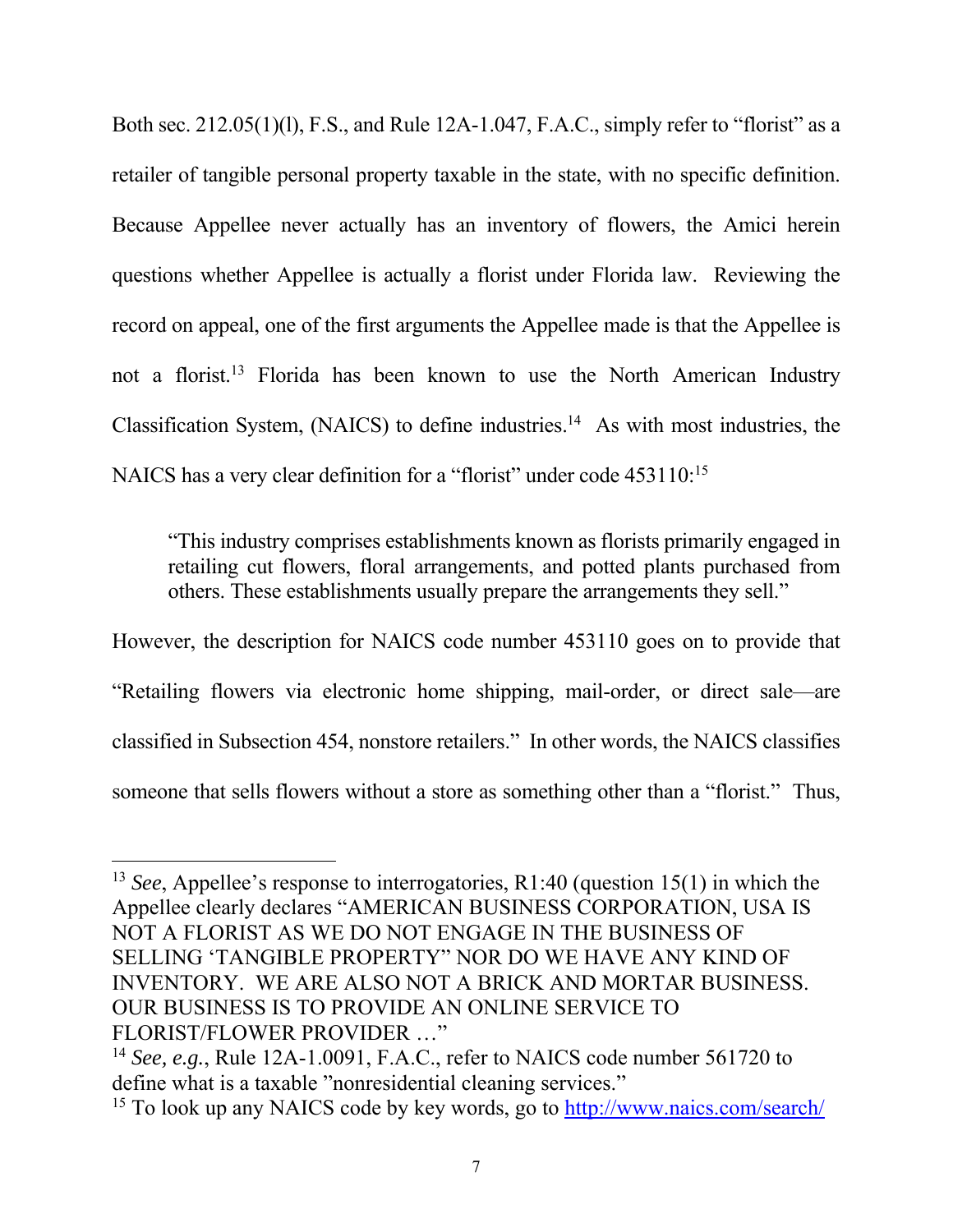Appellee is more akin to a facilitator to the flower industry in a manner similar to how the on-line travel companies are facilitators to the travel industry.16 If Appellee is not a "florist," then the special sourcing rules for florists would not even apply to this company and the out of state sales would be exempt under Florida's normal sales tax rules for shippers of tangible person property. It is also relevant that the Appellee is barred from participation in the florist wire service because the company has no inventory to reciprocate local flower deliveries.17 The court could completely avoid the thorny question of whether Florida's florist sourcing statute is unconstitutional.

# **III. APPELLANT CONFUSES SUBSTANTIAL NEXUS OVER THE TAXPAYER WITH LONG SETTLED JURISPRUDENCE REQUIRING A STATE TO HAVE NEXUS OVER THE TRANSACTION IN SALES TAX (OR SIMILAR TAX) CASES**

In its Initial Brief<sup>18</sup> the Appellant confuses the constitutional difference between nexus over a taxpayer with nexus over a transaction. A substantial portion of our dormant commerce clause cases involve the question of whether an out of state business has enough connection with a particular state for that state to assert its judicial control over that out of state business. This is commonly called

<sup>16</sup> *See*, cases currently before this court: *Alachua County, ET AL v Expedia, Inc., ET AL.*, Fla. Sp. Ct. Case No. SC-13-838 (undecided), *Leon County v. Expedia, Inc., ET AL.*, Fla. Sp. Ct. Case No. SC13-2056 (undecided), and *Broward County, Florida v. Orbitz, LLC, ETC., ET. AL.*, Fla. Sp.. Ct. Case No. SC14-395 (undecided).

<sup>&</sup>lt;sup>17</sup> *See*, record on appeal for this case: R1:98.

<sup>&</sup>lt;sup>18</sup> Appellant's initial brief as e-filed on  $3/3/2015$ , filing #24442830.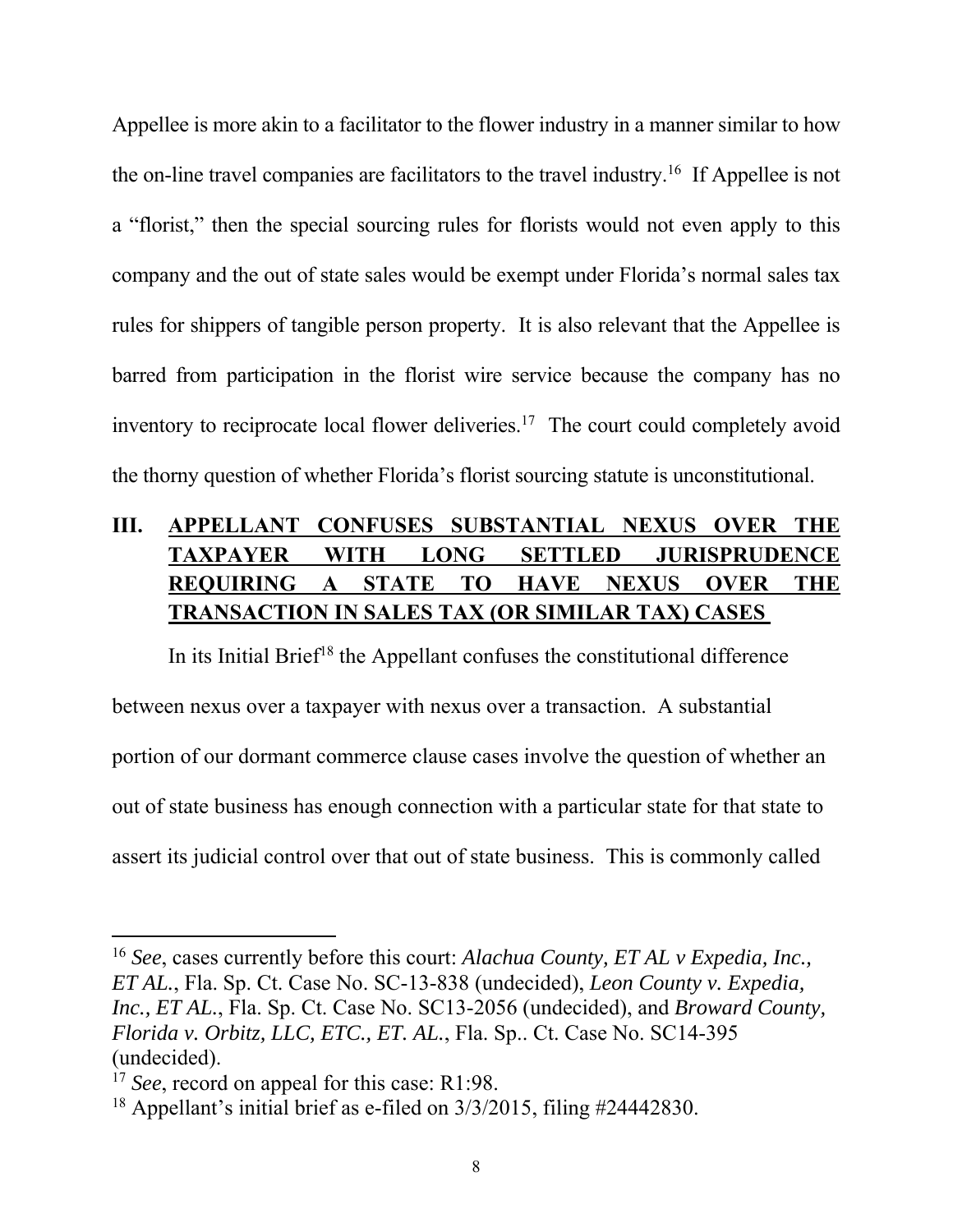"substantial nexus."<sup>19</sup> *See, e.g., Quill Corp. v. North Dakota,* 504 U.S. 298 (1992). However, there are a significant number of sales tax or similar tax cases in which the court reviewed transactions by a wholly in-state company to determine whether there was enough constitutional nexus with a transaction to allow the state to tax the whole transaction. Appellant's initial brief is riddled with these cases.

*Oklahoma Tax Commissioner v. Jefferson Lines, Inc.* 514 U.S. 175 (1995) is a perfect example of the Court analyzing not whether the state has the jurisdiction over the in-state company, but instead, whether the state has jurisdiction to tax a particular transaction. In that case, Jefferson Lines sells a bus ticket inside the state of Oklahoma to a passenger who will embark on the trip from within Oklahoma. The court analyzed the transaction's connection to Oklahoma and whether the tax on the ticket was fairly apportioned among the states. The court held that (1) the purchase of the ticket was inside Oklahoma and (2) the initiation of the bus service was within Oklahoma, when combined, was enough connection to the state to satisfy the nexus and fairly apportioned prongs of *Complete Auto Transit, Inc, v. Brady*, 430 U.S. 274 (1977). However, when analyzing the instant case in light of the *Jefferson Lines'* logic, the flowers are merely purchased

<sup>19</sup> *See*, *Complete Auto Transit, Inc. v. Brady*, 430 U.S. 274 (combining decades of commerce clause jurisprudence into one "4 prong" test to determine whether a taxing statute passes constitutional standards: (1) substantial nexus, (2) nondiscriminatory, (3) fairly apportioned,  $\&$  (4) fairly related to the services provided by the state)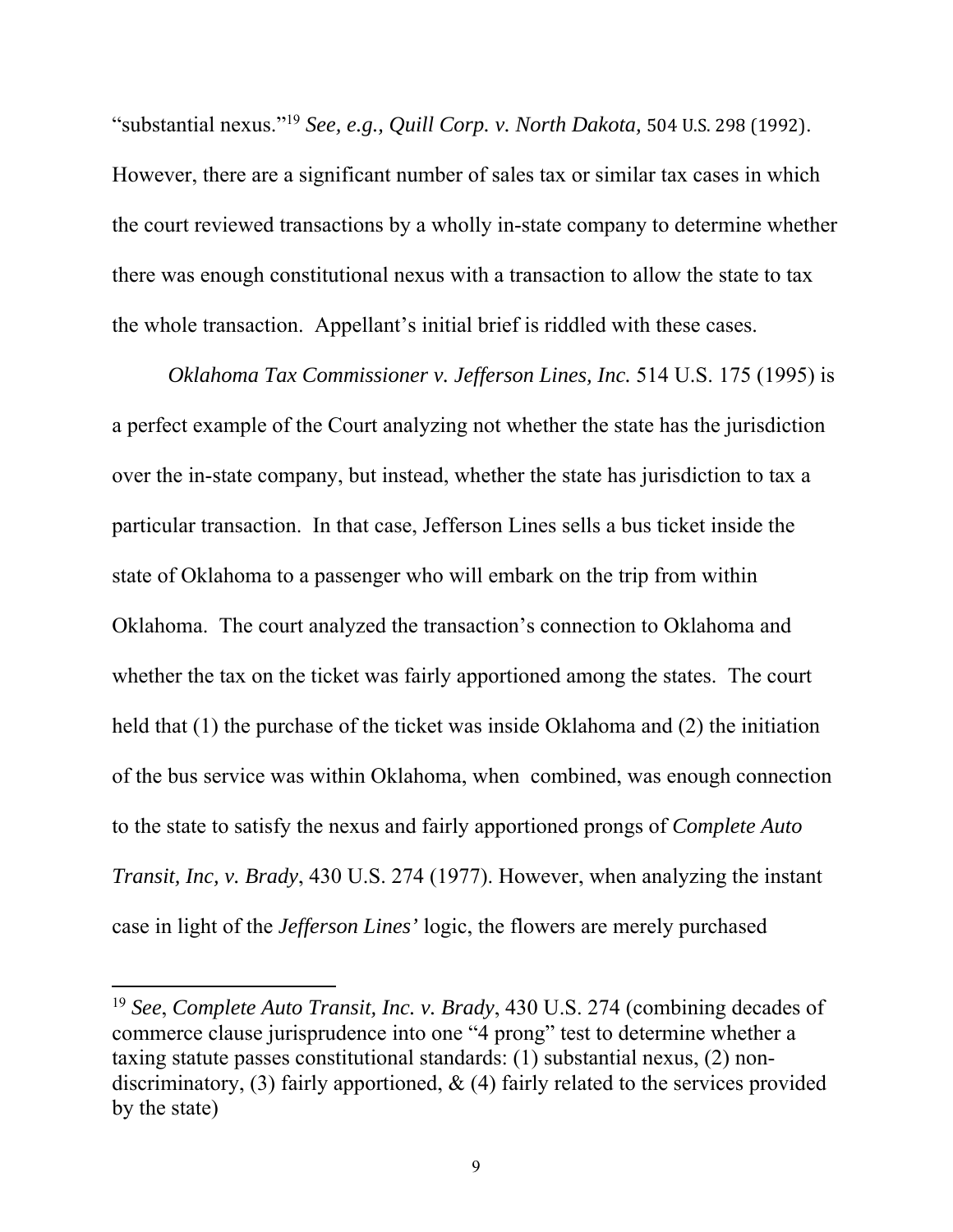through a web site whose owner happens to be based in Florida. The purchaser is not necessarily located in Florida and could be anywhere in the world. None of the flower orders that are the subject of this case are fulfilled within Florida. Instead, the flowers are prepared and delivered wholly outside the state. Appellee neither has title to the flowers nor does it own any tangible flowers. So, unlike *Jefferson Lines*, neither the origination nor destination of the tangible personal property is actually in Florida. Because the transactions do not have nexus in Florida to justify the state taxing the transactions, the lower court's holding should be affirmed.

Another example of the US Supreme Court admitting nexus over the vendor, but limiting a state's right to tax a particular transaction based on the amount of connection with the state is *Goldberg v. Sweet*, 488 U.S. 252 (1989). The Court analyzed which state or states should be able to tax interstate phone calls. Recognizing that the taxpayer had substantial nexus with the state, the question before the court was which calls could the state tax, given that other states might have an equal or greater right to tax part or all of the call. The Court devised a method to determine which transactions a state would have the right to tax. It held that a call may only be taxed by the state if (1) the call originates and terminates in that state or (2) the call originates or terminates in that state and is billed to a service address in that state.<sup>20</sup> If the call neither originated nor terminated in the

<sup>20</sup> *Goldberg v. Sweet*, 488 U.S. 252 (1989).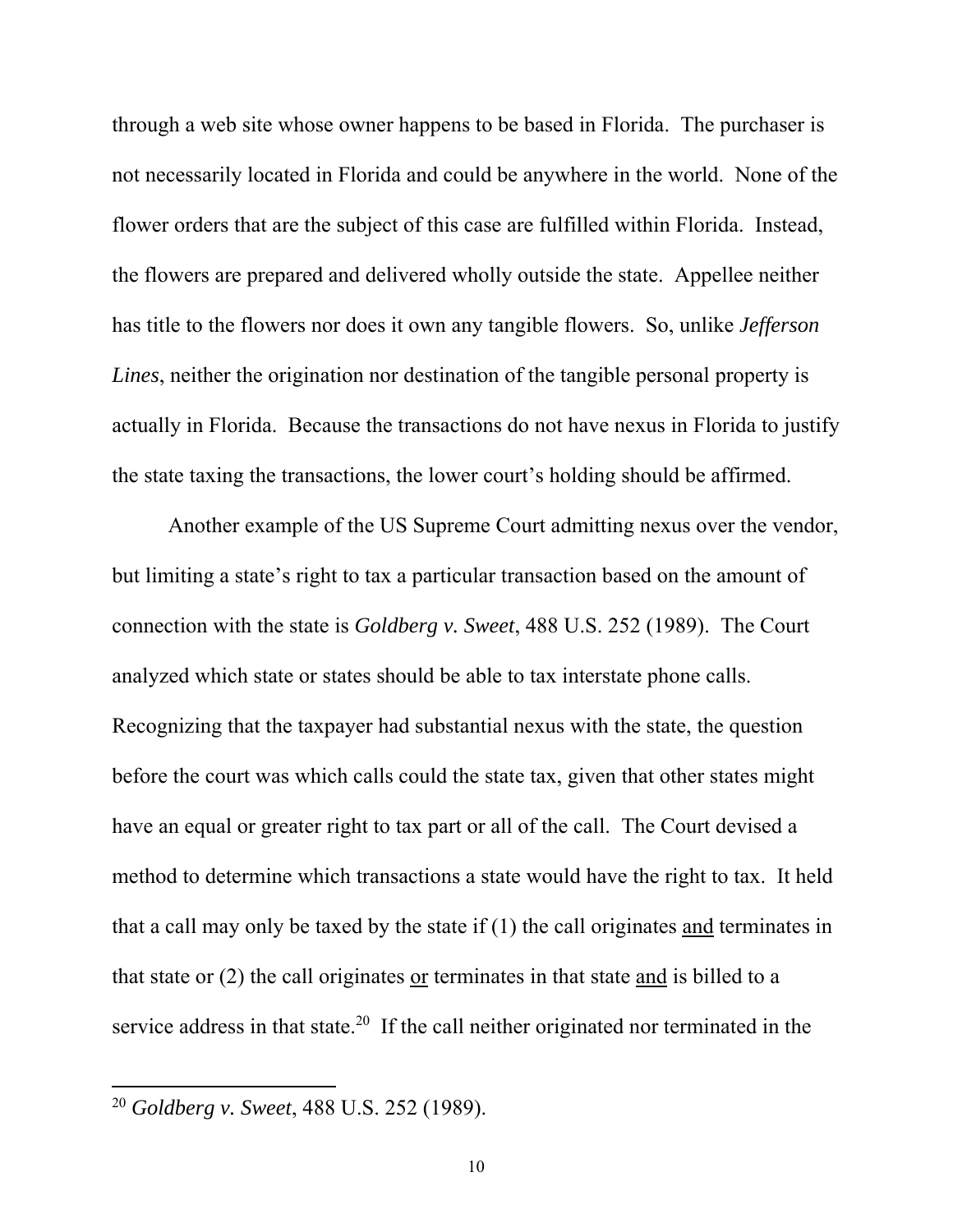state, then the state did not have the right to tax the call even if it was billed to an address in the state. Comparing the legal analysis of *Goldberg v Sweet* to our flower case, we have the owner of the web site located in Florida that takes the flower order purely online. The flowers are owned/titled outside of Florida by an out of state florist and title is delivered to a final customer outside of Florida. Therefore, since title transfer originates and terminates outside of Florida and, potentially, the originating customer is not even in Florida, *Goldberg v. Sweet* tells us that Florida does not have enough nexus to provide jurisdiction to tax the transactions in question. There is a litany of other cases reviewing whether a transaction has enough nexus with a state to allow that state to subject the transaction to sales tax.<sup>21</sup> The precedents clearly show that it is the state in which title passes that has the right to tax the flower, which is never Florida in the case. Thus, the lower court ruling should be affirmed.

<sup>21</sup> *E.g.*, in *International Harvester Co. v. Department of Revenue of Treasury*, 322 U.S. 340, 345 (1944) the Court held that when the customer came into the state to take delivery of the goods for transportation and use outside the state, the *instate delivery* was enough to allow the state of the seller to tax the transaction. In *State Tax Commission of Utah v. Pacific States Cast Iron Pipe Co.*, 372 U.S. 605, 606 (1963), the court held that the state had jurisdiction to tax the transaction "*since the passage of title and delivery to the purchaser took place within the state*." The pattern of these cases is obvious. The general rule of sales tax is that the state in which title or possession transfers has jurisdiction to impose sales tax. This is why the US sales tax system is commonly referred to as a "destination tax."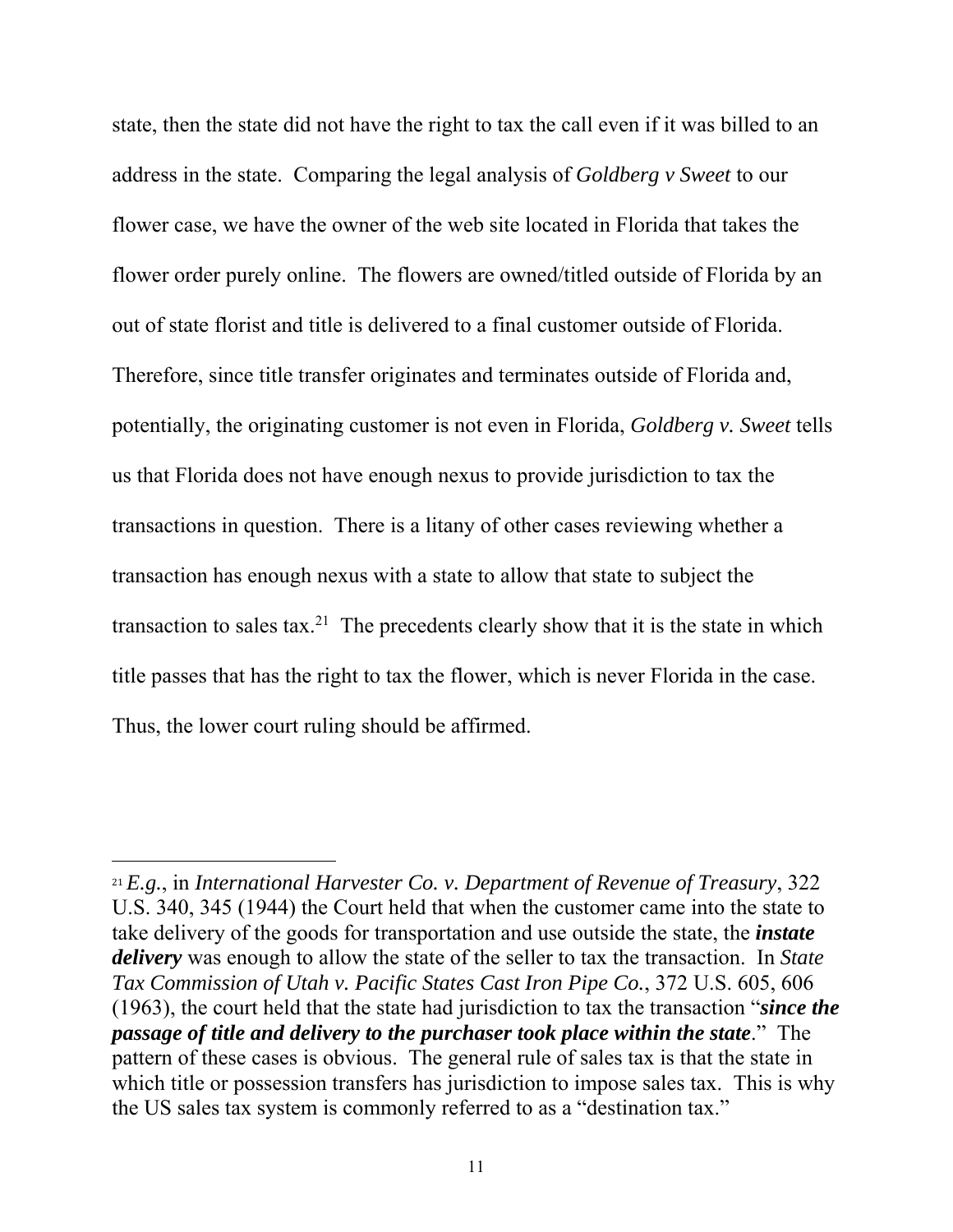It should be no surprise to the Appellant that Florida lacks jurisdiction to tax a sale of tangible personal property that tenuously initiates in Florida, but is delivered to customers in another state because of the well settled law in Florida for virtually every other seller of tangible personal property. For example, sec. 212.06(5)(a)1, F.S., provides that "it is **not** the intention of to this chapter to levy a tax upon tangible personal property imported, produced, or manufactured in this state for export, provided that the tangible personal property" is shipped via licensed exporter or common carrier. In doing so, Florida's legislature recognized that such a sale is forbidden to be taxed by Florida as interstate commerce, as it is already subject to tax at the destination state.<sup>22</sup> This apparent conflict between the legislative intent of Chapter 212 and sec. 212.05(1)(l), F.S., is a result of a lobbying effort by an industry prior to our judicial system's full development of commerce clause jurisprudence. Florida's statute on Florists is not only against the unambiguously stated legislative intent of Chapter 212, but it is also clearly unconstitutional as infringing upon the dormant commerce clause. Thus, the lower court's holding should be affirmed.

<sup>&</sup>lt;sup>22</sup> It is interesting to note that while sec.  $212.05(1)(1)$ , F.S., provides the tax is imposed on the flower vendor, sec. 212.07(4), F.S., is a directly conflicting statute making it a misdemeanor for any dealer to absorb or not separately line item the sales tax to the customer.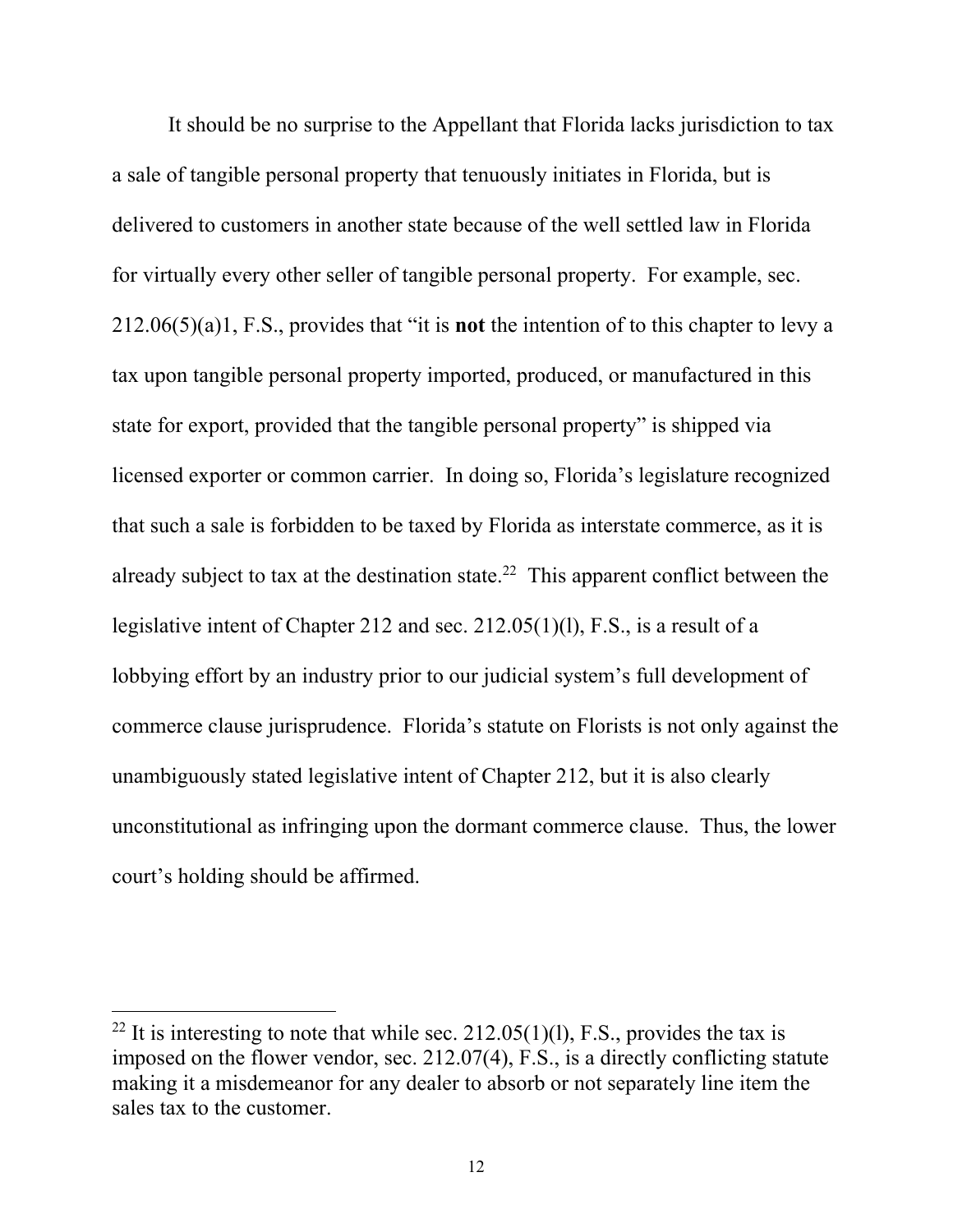# **IV. FLORIDA'S IMPOSITION OF SALES TAX ON IN-STATE FLORISTS WHEN THE SALE IS ORDERED, FILLED, AND DELIVERED WHOLLY OUTSIDE STATE BORDERS CREATES THE SUBSTANTIAL RISK OF MULTIPLE TAXATION, AS ADMITTED BY APPELLANT**

Under *Complete Auto Transit, Inc. v. Brady*, 430 U.S. 274 (1977), in order to pass constitutional muster, Florida's taxing statute on the interstate transactions of the florist industry must be "fairly apportioned." The fairly apportioned prong endeavors to "ensure that each State taxes only its fair share of an interstate transaction." *Jefferson Lines*, 514 U.S. at 184. The courts developed a two step approach to evaluate fair apportionment, by applying "internal consistency" and "external consistency" tests. *Container Corp. of Am. v. Franchise Tax Bd.*, 463 U.S. 159, 169 (1983). In the materials that follow, it becomes clear, under the facts of this case, Florida's statute fails both the internal and the external consistency tests.<sup>23</sup>

First we examine the *internal consistency test* to show how Florida's tax on the florist industry violates the dormant commerce clause. Under the internal consistency test, we need to confirm that "the imposition of a tax identical to the one

<sup>23</sup> *See, e.g.*, *D.H. Homes Co. v. McNamara*, 486 U.S. 24 (1988) (use tax on magazines), *Wardair Canada Inc. v. Florida Dept. of Revenue*, 477 U.S. 1 (1986) (sales tax on fuel upheld when purchased *and delivered to customers in Florida* but used in international commerce), and *Maryland v. Louisiana*, 451 U.S. 725 (1981) (Louisiana's use tax on natural gas held unconstitutional under the dormant commerce clause because the tax was to be borne by out of state consumers).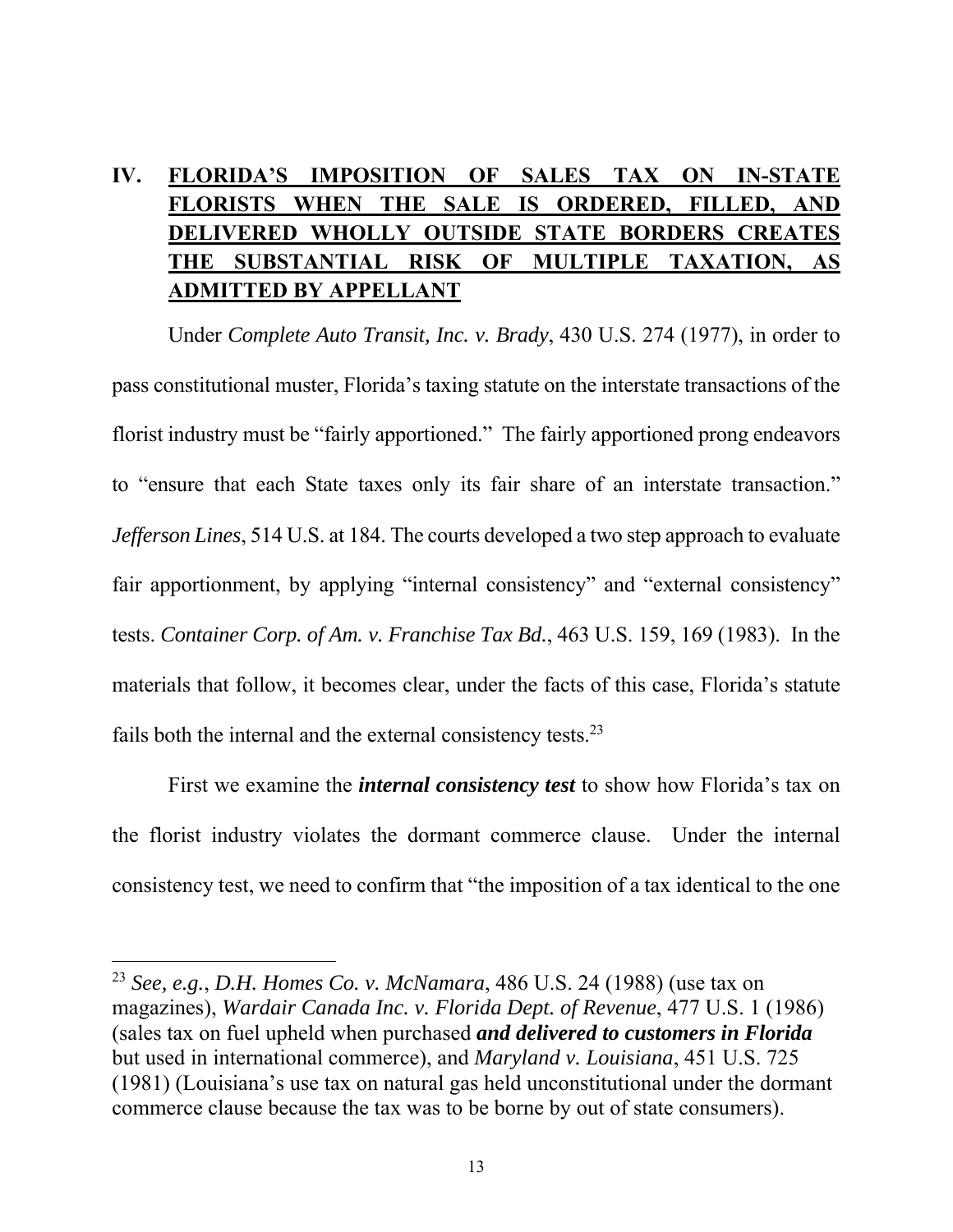in question by every other State would add no burden to interstate commerce that an intrastate commerce would not also bear." *Jefferson Lines*, 514 U.S. at 185. In essence, the test looks to see if the same statute were in effect everywhere, would the statute prevent double taxation on interstate transactions that is not borne by intrastate transactions. Florida's statute fails this test. First, let us review the two sentence statute in question.

Florists located in this state are liable for sales tax on sales to retail customers regardless of where or by whom the items sold are to be delivered. Florists located in this state are not liable for sales tax on payments *received from other florists* for items delivered to customers in this state. Sec. 212.05(1)(l), F.S. [*emphasis added*]

Note that the first sentence implements the tax and the second sentence implements the exemption. However, the exemption sentence is narrower than taxing statute and here lies the problem. While all sales by a florist located in Florida are subject to tax, the exemption only applies if the order is received from another Florist. If the same law were implemented in every state, as this test requires, the result is often at least two states would tax the same sale of flowers.

**Example 1:** A florist in Georgia receives a large order for roses to be delivered in Jacksonville, Florida and delivers the roses to the Florida destination in its own vehicles. Georgia would have the right to tax the sale under the first sentence of the statute because the sale is made by a florist located in Georgia. However, because the Georgia florist is delivering the flowers into Florida by its own truck, the Georgia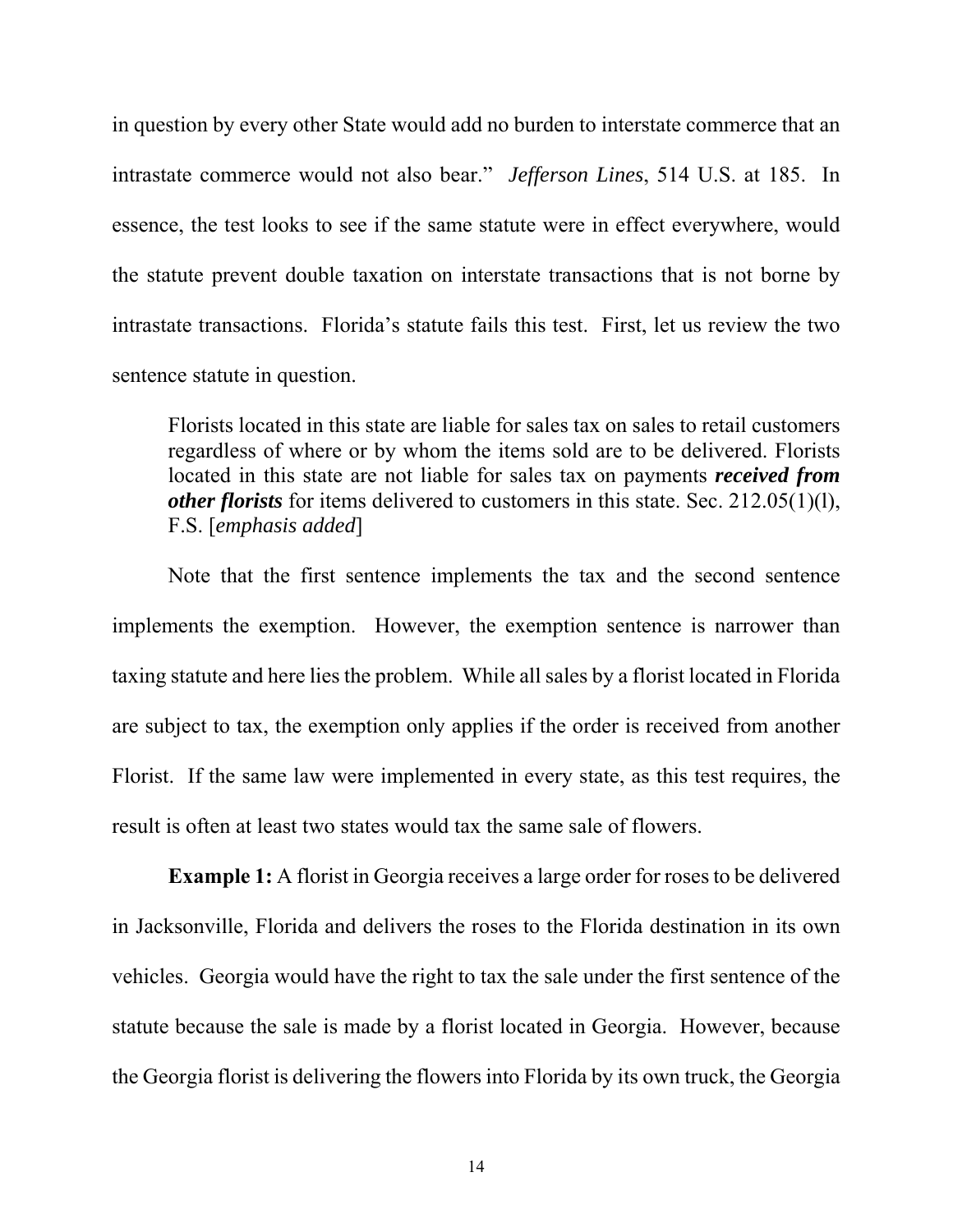florist is considered to be a dealer in Florida, implementing the "located in this state" first sentence of the taxation statute.24 Therefore, Florida would also have the right to tax the roses because they were sold by a florist "located in" Florida. Unfortunately, the exemption statute would not apply because there is no payment from a second florist to trigger the exemption. The result – double taxation on interstate commerce that would not have occurred if the transaction was wholly intrastate, which violates the internal consistency test.

**Example 2:** This florist has locations in both Florida and Georgia and is registered as a dealer for sales tax purposes in both states. One of its Georgia locations receives an order for flowers to be delivered in Miami. The Georgia store sends the details of the order to the company's Miami location for preparation and delivery. With an identical statute in both states, Georgia would have the right to tax the sale of roses because the florist is located Georgia where the original order was placed. However, the florist is ALSO located in Florida, where the flowers are prepared and delivered to the customer. Under this statute, Florida would also have the right to tax the transaction because the florist is "located in this state" and

<sup>24</sup> *See, e.g.*, *Rhinehart Equipment Company v. Florida Department of Revenue*, DOAH Case No. 11-002567 (adopted in TOTO Aug. 4, 2014) (held that a Georgia farm equipment retailer's delivery of farm equipment to Florida customer by the taxpayer's own vehicles was enough to cause the company to be considered physically present in the state and a "dealer" for Florida sales and use tax purposes. This caused the dealer to be responsible for the sales tax on all sales of equipment to Florida customers during the period in question).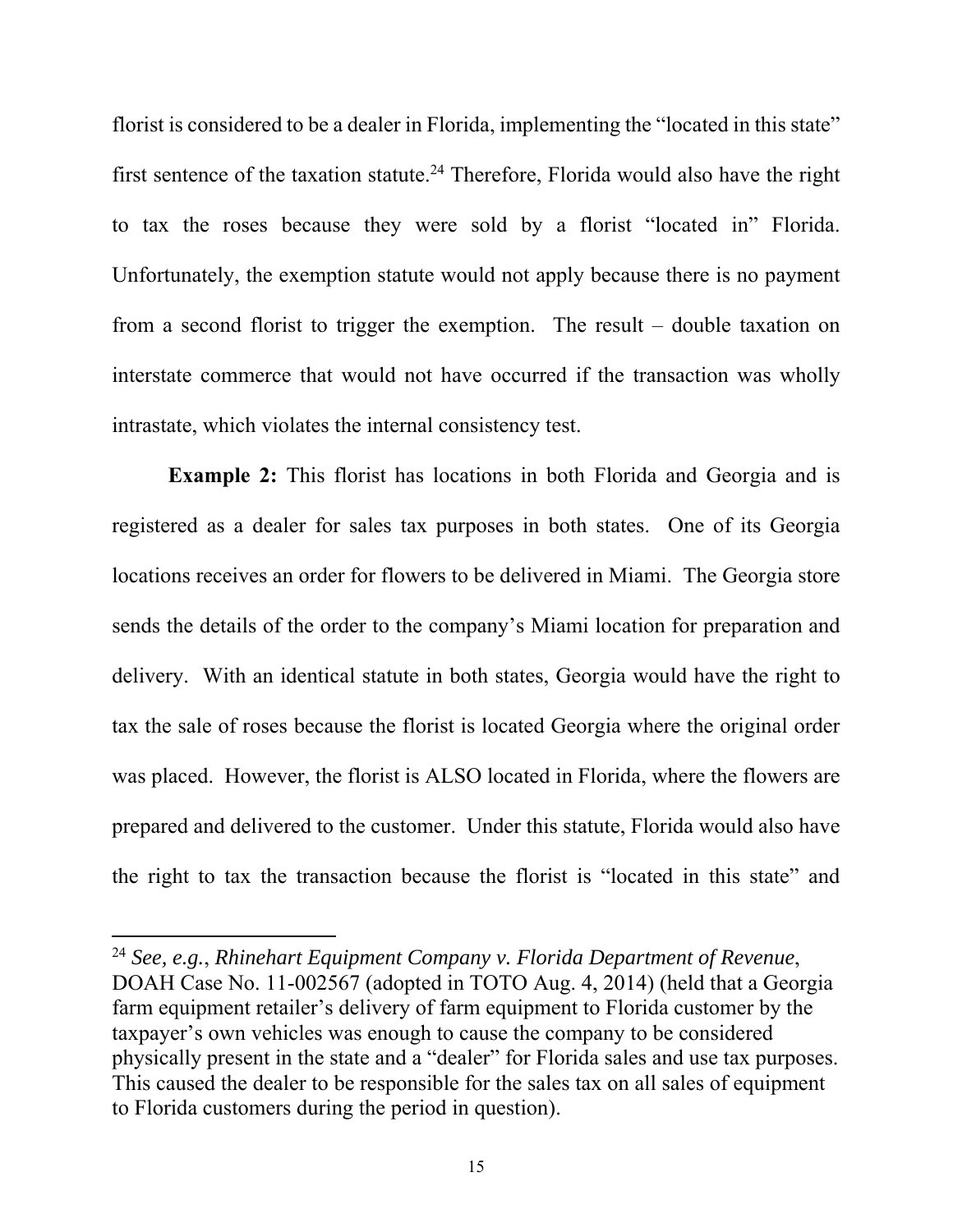accepted an order for delivery of flowers in Florida. The statute, on its face, does not exempt the transaction when the customer placed the order at a separate location of the business. The exemption does not spring to life to save the day because the exemption only applies when the order is "received from other florists." Sec. 212.05(1)(l), F.S. Under this likely scenario, double taxation occurs on multistate transactions that would not occur if the transactions were to take place wholy within one state. Therefore, the statute fails the internal consistency test and must be struck down as unconstitutional.25

Florida's statute also fails the *external consistency test*, which looks "the economic justification for the State's claim upon the value taxed, to discover whether a State's tax reaches beyond that portion of the value that is fairly attributable to economic activity within the taxing State." *Jefferson Lines*, 514 U.S. at 185. "Here, the threat of real multiple taxation may indicate a State's impermissible overreaching." *Id.* at 185. As Georgia has a similar florist origin sourcing rule<sup>26</sup> to Florida, the two examples provided in our internal consistency

 $25$  It is worthy to note that our sister states, Alabama and Georgia, protect against such double taxation on florists located in their states by requiring a second florist to be involved in the taxing statute as well as the exemption statute. Florida provides no such protection because the taxing statute only mentions the second florist in the exemption portion of the statute, a fatal flaw. Sec. 212.05(1)(l)., F.S., Ala. Admin. Code r. 810-6-1-.67 (2014), and Ga. Comp. R. & Regs. 560-12-2-.42 (2014).

 $26$  Ga. Comp. R. & Regs. 560-12-2-.42 (2014).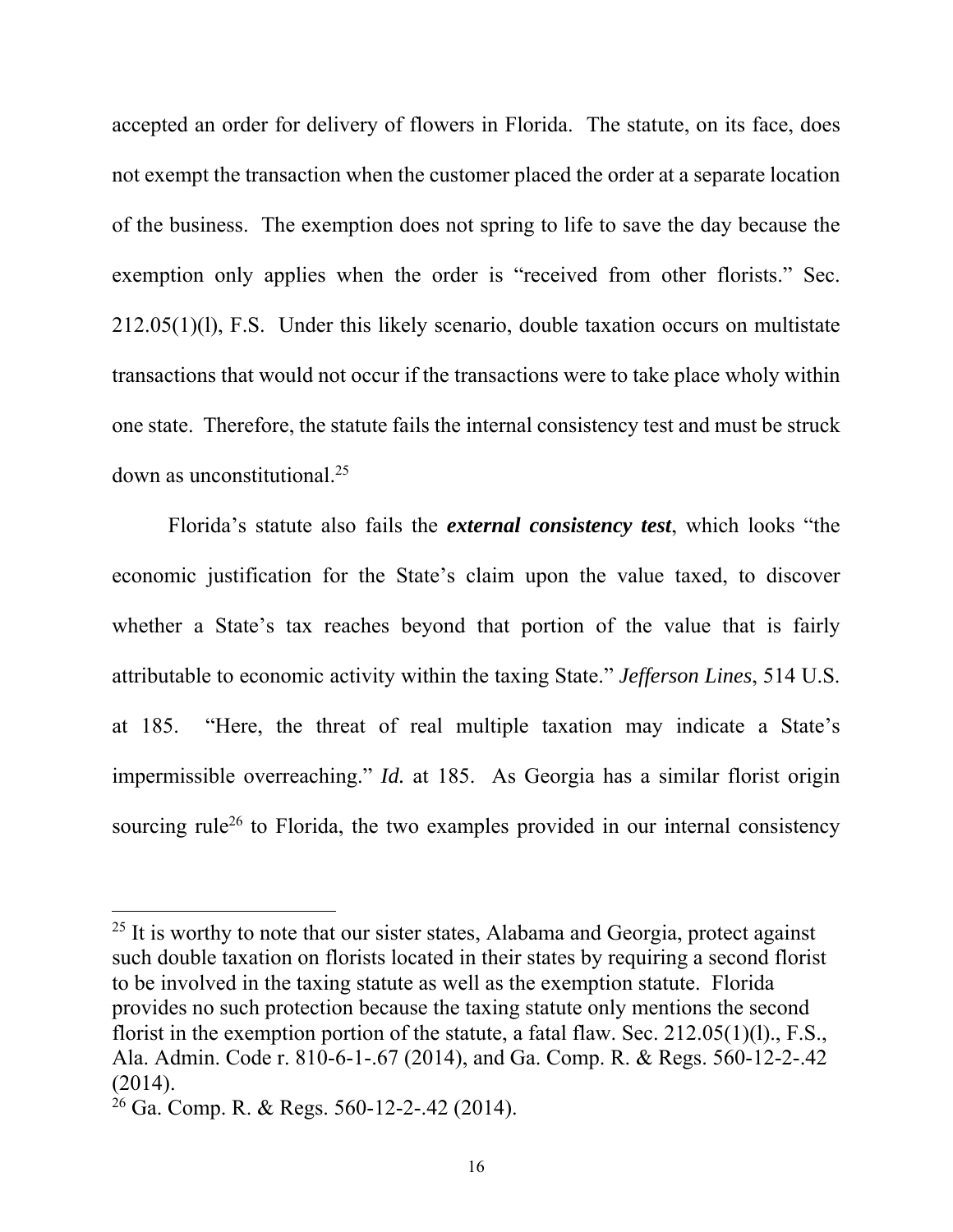analysis would result in both Florida and Georgia having the right to tax the transaction. The threat of double taxation violates the external consistency test.

There is a larger, overriding reason why the external consistency test is violated – the florist sourcing laws vary from state to state. Even in the states that have "similar" statutes to Florida's, almost every state's taxing and exemption laws are slightly different. The inconsistency in state statutes trying to regulate interstate commerce results in transactions falling through the cracks of variation to be taxed by multiple jurisdictions. A simple review of the Appellant's initial brief, pg. 11- 12, brings these variations and their consequences to light.

For example, in California, the Appellant admits that the definition of "florist" does not include those "who do not fulfill other florists' orders for delivery of flowers." Cal. Code Regs. Tit xviii, sec. 1571(b)(1)-(2) 2007. As a result, an order placed with the Appellee and forwarded via the florists wire service to a California florist would be taxed in Florida under the Appellant's interpretation of sec. 212.05(1)(l), but would not be exempt to the California florist because the order was not received from a company that qualifies as "another florist." This results in impermissible double taxation because of the slightly different taxing statutes.27

<sup>&</sup>lt;sup>27</sup> The same problem occurs in Wisconsin, where the statute excludes from the definition of "retail florist" those "who do … not prepare and sell cut flowers." This results in double taxation of orders placed with the Appellee (that does not prepare flowers) in Florida and sent to a florist in Wisconsin for fulfillment. Wis. Admin. Code Dep't of Rev. sec. 11.945 (2014).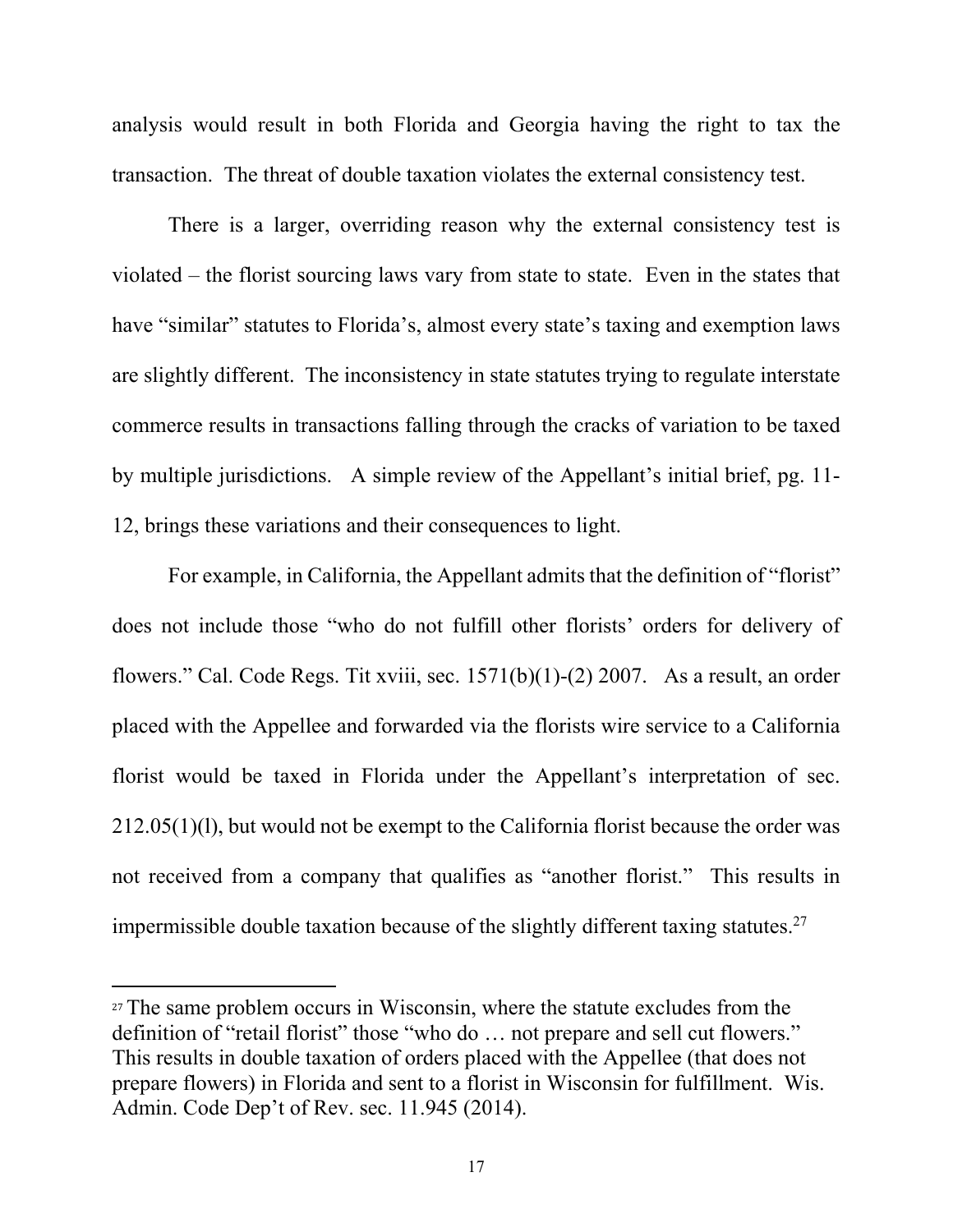A second glaring problem occurs from variation in state laws when some states only exempt transactions sent through some type of florist telegraph delivery system.28 Orders placed with Appellee are relayed to out of state florists without using the florist telegraph delivery system. As a result, the receiving florist would be subject to tax on Appellee's orders because there was no special florist wire service system utilized to trigger the exemption. Again, impermissible double taxation occurs in this case due to the fact the florist industry lobbied for the regulation of interstate commerce on a state by state basis, instead of with the US Congress, which has the constitutional right to implement a consistent sourcing law for the industry. Therefore, the lower court's ruling should be upheld.

Appellant may not claim a lack of cases in which the destination florist has been subject to tax on orders from an out of state florist because that is exactly what happened in *Obrien v. Isaacs*, 203 N.E.2d 890 (Ill. 1965). That case involved an almost identical fact pattern *except* it was the destination state asserting taxing jurisdiction over the transaction, not the state of the originating florist.<sup>29</sup> The Illinois

<sup>&</sup>lt;sup>28</sup> This narrowed limitation on the exemption to require some type of wire service is most likely the result of the wire service industry lobbying for the special sourcing statute and trying to insure the florists would continue to use the wire service industry – instead of contacting the  $2<sup>nd</sup>$  florist directly. However, it is not found in every state and is notably absent from Florida's statute.  $29$  There is probably a second difference in that the originating florist was most likely a brick-and-mortar florist (instead of an internet only Florist with no inventory in the present case). However, this fact is not clear from a reading of the case. *See, generally*, *Obrien v. Isaacs*, 203 N.E.2d 890 (Ill. 1965).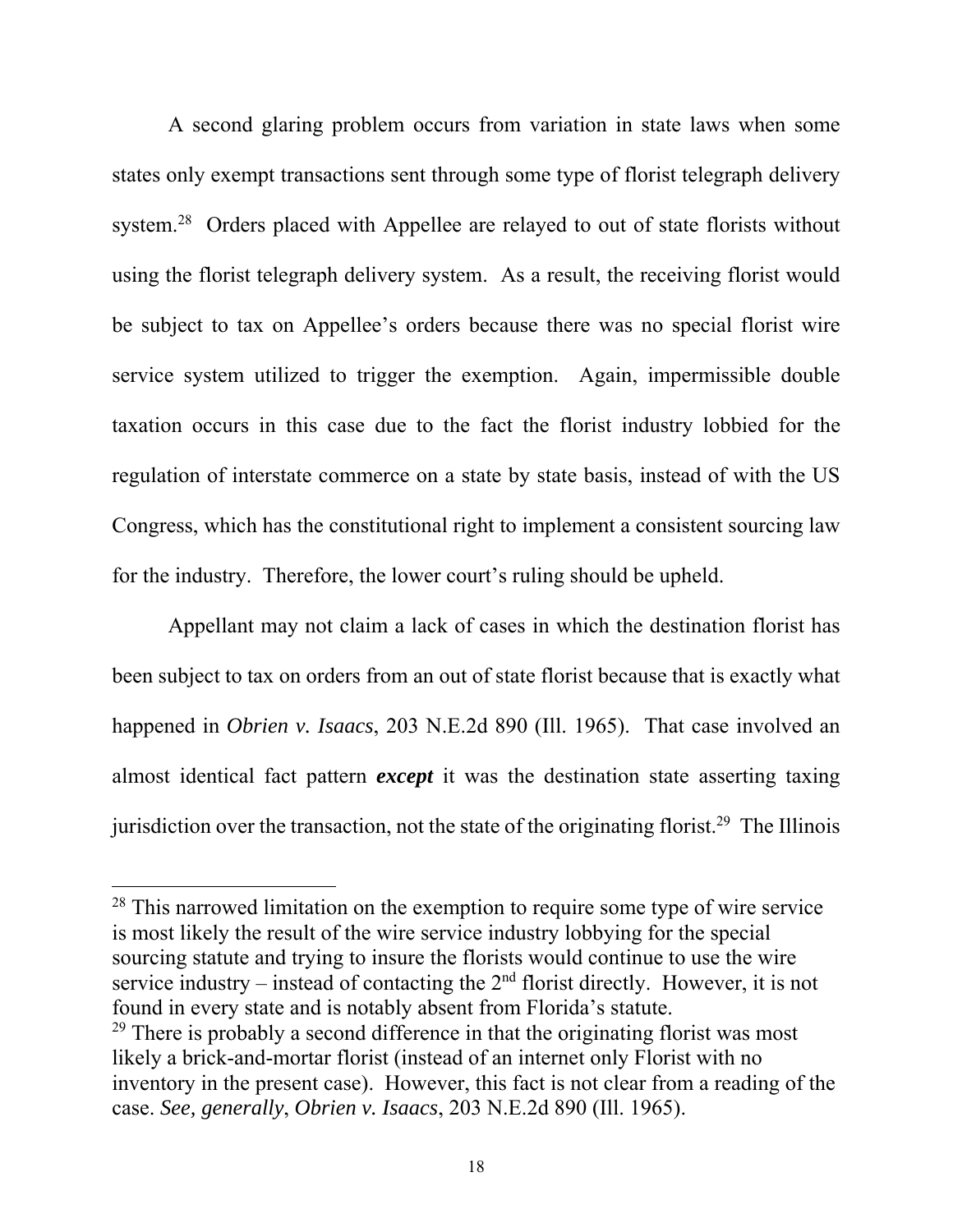Supreme Court, ruled against the plaintiffs consisting of over 1,900 Illinois florists and 500 out of state florists. The court upheld sales tax the florist on flower orders received from out-of-state florists, finding no discrimination against interstate commerce. The court further recognized that:

"[h]ere we have not only an Illinois seller making a sale in this State and delivery of goods located in State, title to which passes in this State and delivery of which is made in this State, but [also] the goods are purchased for use in this State and are used here. We are of the opinion that the tax measured by the proceeds of such a sale [by Illinois] does not unlawfully discriminate against interstate commerce." *Id.* at 891.

It is hard to get a clearer case to show how another state can assert jurisdiction to fully tax an instate florist receiving an order from an out of state florist when the state statutes do not clearly forbid the state from doing so. Since Appellant admits only 36 states and the District of Columbia have statutes somewhat similar to Florida,<sup>30</sup> the result of the *Obrien v. Isaacs*' case reflects the likely outcome of any challenge by one of the 9 other states with sales taxes to impose tax on 100% of the sales price to the local florist. As discussed above, the same result occurs when the variations in the state taxing and exemption statutes cause some florists or florist transactions to fall into the tax trap of states trying to regulate interstate commerce.

Finally, the Appellant blatantly admits on pgs. 27-28 of its Initial Brief that if this court holds Florida's law unconstitutional, it "could actually burden interstate

<sup>30</sup> *See*, Appellant's Initial Brief, pg. 11.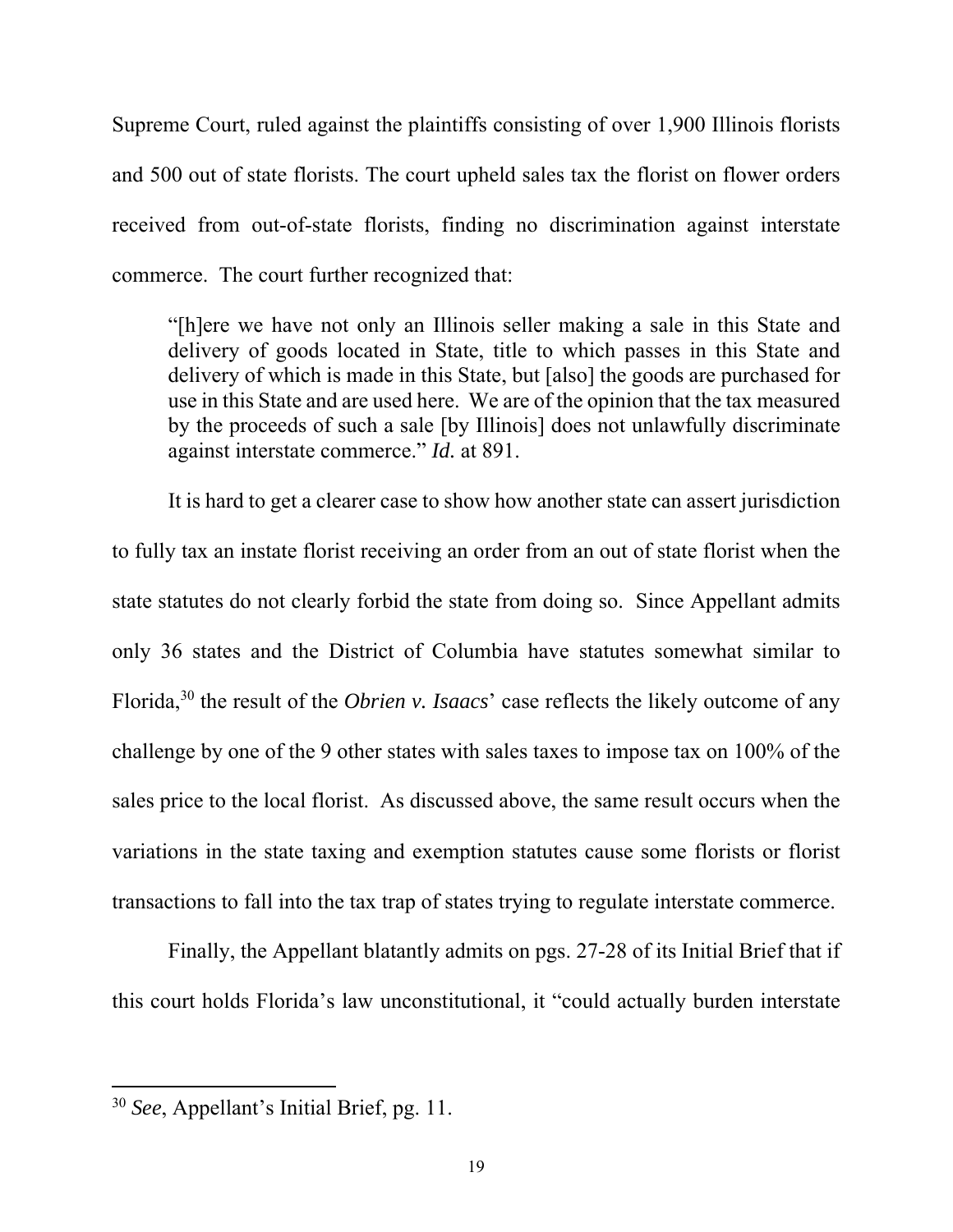commerce … potentially leading to multiple taxation." Because there are already states that do not have some variation of Florida's florist sourcing law, this is an admission by Appellant that there is a present risk of multiple taxation when Appellee forwards flower orders into these states.<sup>31</sup> Thus, by Appellant's own admission, Florida's statute violates the external consistency test and should be struck down as unconstitutional.

#### **CONCLUSION**

 For these reasons, the American Association of Attorney – Certified Public Accountants, Inc. and the Florida Association of Attorney – Certified Public Accountants, Inc. believe that: (1) the Appellee is not a "florist" under Florida law and thus is not subject to the special sourcing rules of imposed on florists in Florida and (2) Florida's law creating a special sourcing rule for florists located in Florida violates the dormant commerce clause on its face and also as applied to the particular transactions involved in this case.

<sup>31</sup> *See, e.g.* neither Colorado nor Hawaii have special sourcing rules for florists, which creates an actual risk of multiple taxation when order are placed with Appellee in Florida and forwarded to florists in these states.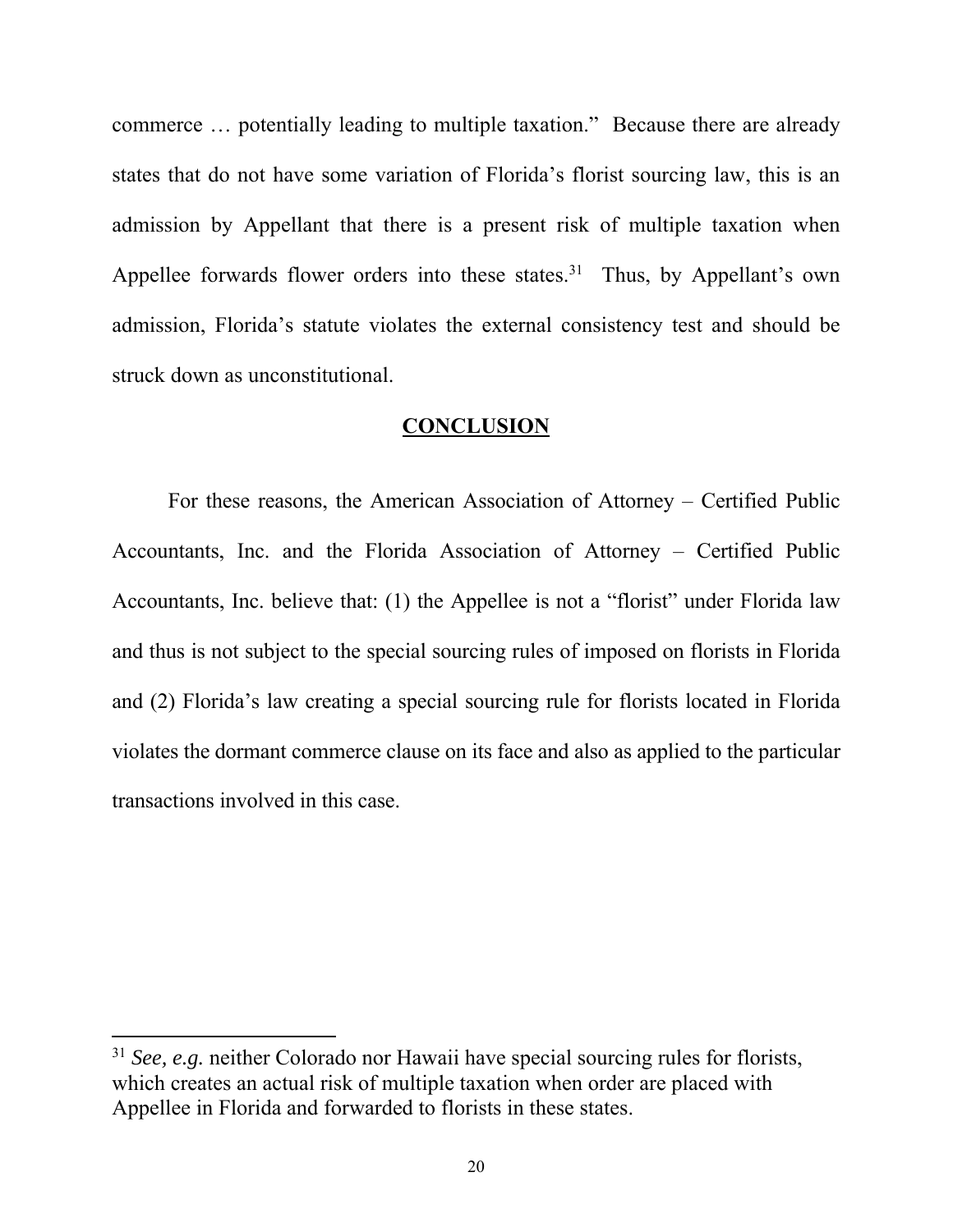Respectfully submitted,

James H Sutton, Jr, CPA, Esq. *On behalf of* Florida Bar Number 156442 American Association of Attorney -*JamesSutton@FloridaSalesTax.com* Certified Public Accountants, Inc. Moffa, Gainor, & Sutton, PA 1620 Eye Street NW 8875 Hidden River Pkwy, Suite 300 Suite 210 Tampa, FL 33637 Washington, DC 20006 813-775-2131 (p) (703) 352-8064 (p) 866-388-3029 (f)

Sydney S. Traum, Esq. Certified Public Accountants, Inc. Florida Bar Number 93392 c/o Sydney S. Traum, P. A. Law Offices of Sydney S. Traum. P.A. 1688 Meridian Ave, Suite 900 1688 Meridian Avenue, Suite 900 Miami Beach, FL 33139 Miami Beach, FL 33139 (305) 672-5007 SydTraum@Attorney-CPA.com

Florida Association of Attorney –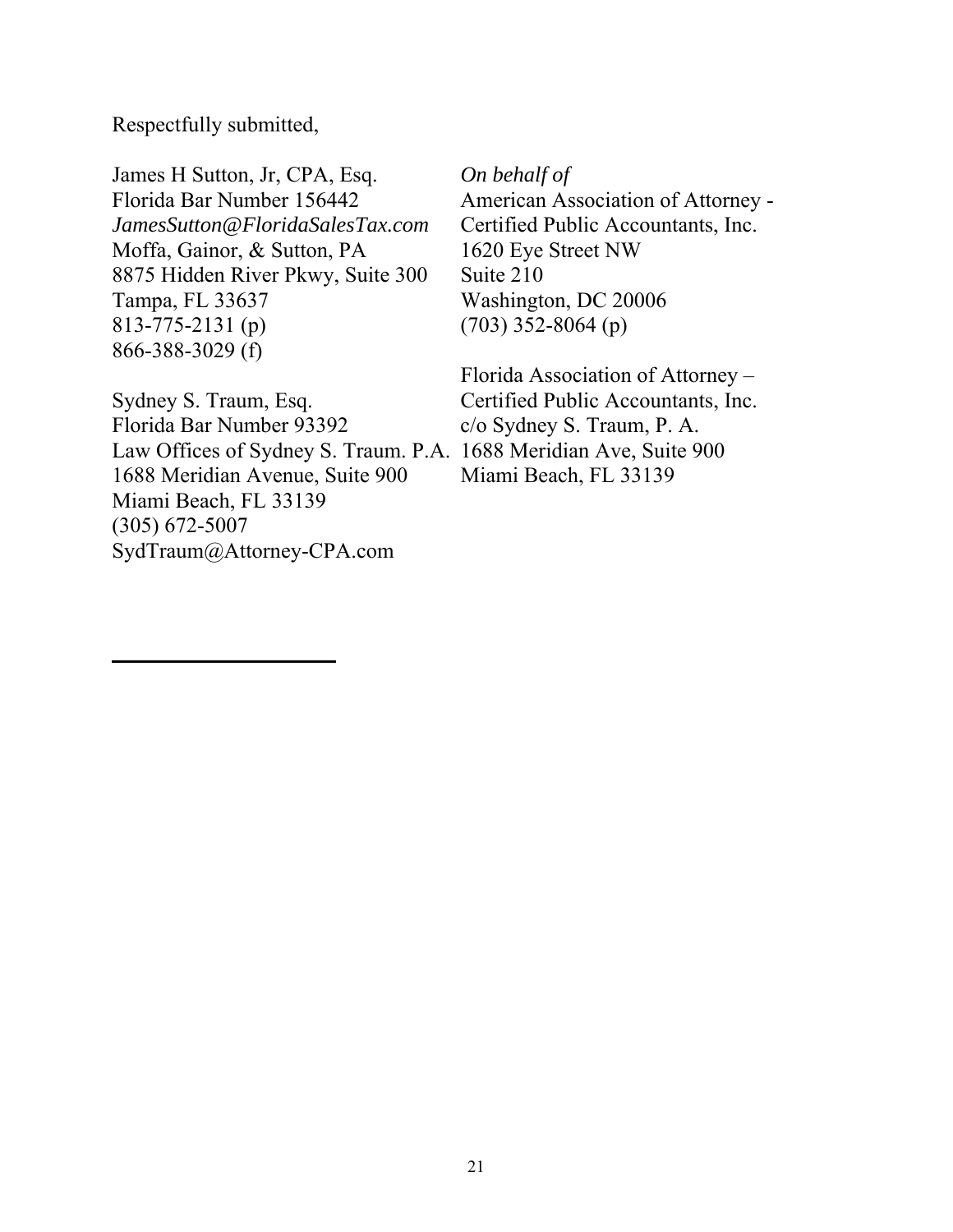#### **CERTIFICATE OF SERVICE**

I hereby certify that a true and correct copy of the foregoing has been

furnished by electronic service through the Florida Courts E-Filing Portal on

March 31, 2015 to the following counsel of record:

PAMELA JO BONDI ATTORNEY GENERAL Allen Winsor *Solicitor General*  Florida Bar No. 016295 allen.winsor@myfloridalegal.com Jefferey M. Dickman *Senior Assistant Attorney General*  Florida Bar No. 274224 jeffery.dikman@myfloridalegal.com Rachel Nordby *Deputy Solicitor General* Florida Bar No. 05606 rachel.nordby@myfloridalegal.com Office of the Attorney General The Capitol, Suite PL-01 Tallahassee, Florida 32399-1050 Telephone: (850) 414-3681 Facsimile: (850) 410-2672 *Counsel for Appellant* 

David B. Esau Dean A. Morande Michael D. Sloan Carlton Fields, PA CityPlace Tower 525 Okeechobee Blvd., Ste. 1200 West Palm Beach, Florida 33401 desau@carltonfields.com dmorande@carltonfields.com msloan@carltonfields.com *Counsel for Appellee* 

/s/ James H Sutton Jr James H Sutton, Jr., CPA, Esq.